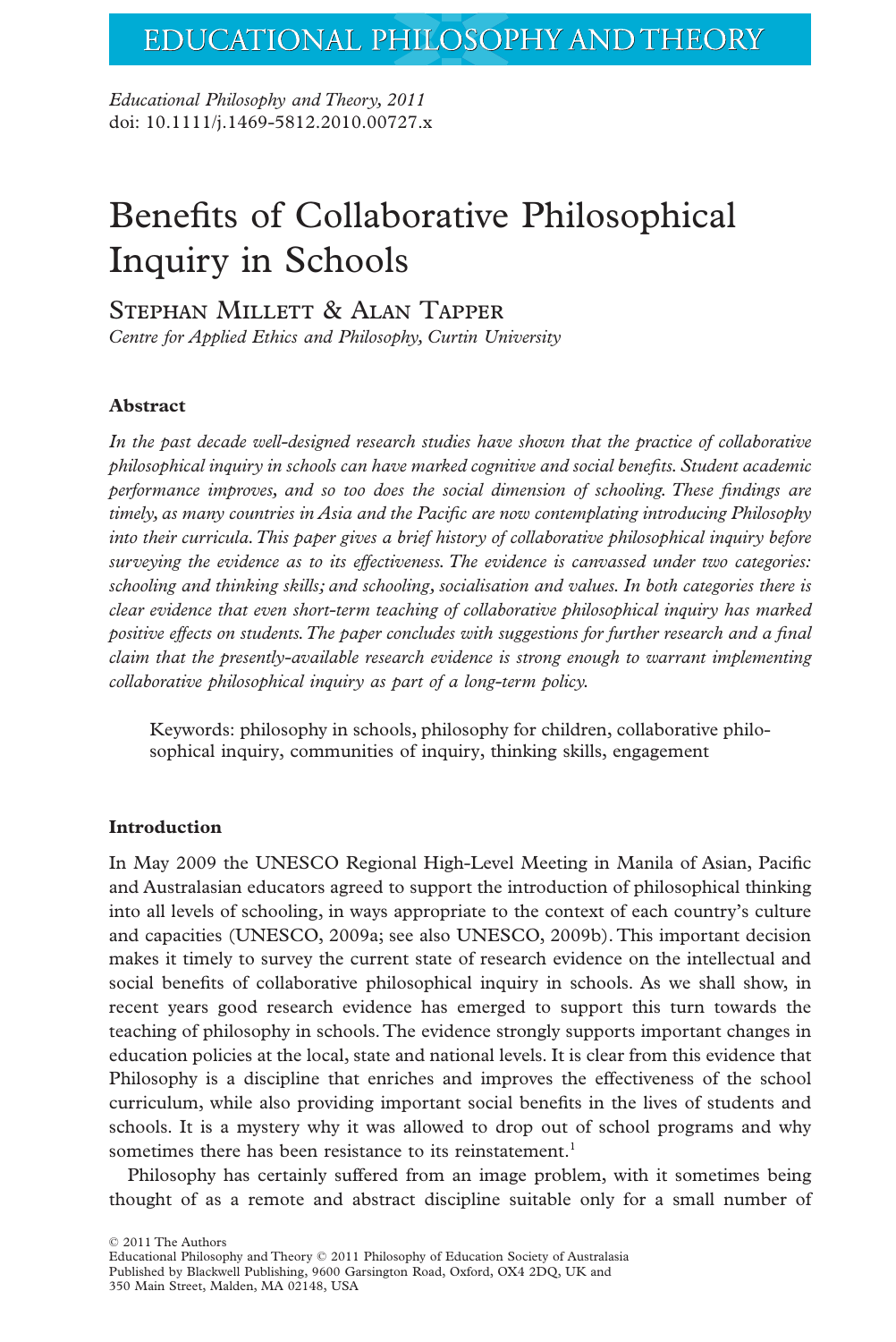academically-minded adults.This image is mistaken in two ways. Firstly, philosophy as a discipline is intertwined with many everyday adult interests and concerns. This is illustrated by the burst of publishing in popularised philosophy that has taken place in recent years.2 Secondly, and less obviously, it is also mistaken because philosophical questions, the use of philosophical method, and the benefits of philosophical discussion are not confined to adults. Children can and do engage in philosophical questioning whether in school or out (Matthews, 1984; Pritchard, 1985; Kitchener, 1990; Murris, 2000; Haynes, 2001; Sprod, 2001; Matthews, 1994; Daniel & Auriac, 2009). Since about 1980 'Philosophy for Children' (P4C) has been practised in many countries, though usually as a minority interest and rarely as a part of the mainstream curriculum. In this paper we will mostly use the term 'collaborative philosophical inquiry' (CPI) rather than 'philosophy for children', even though as an acronym'P4C' has been in widespread usage.3 The terms are often taken to be interchangeable, and there is at least considerable overlap between them.

The term 'collaborative philosophical inquiry' has the important advantage that it keeps in focus the three components of CPI: it is collaborative, philosophical, and inquiring. Many kinds of education are collaborative and many involve inquiry. And some kinds of philosophy are neither especially collaborative nor notably inquiring. CPI as a practice brings together collaboration and inquiry under the banner of philosophy. This is characteristic of the tradition of 'philosophy for children' since its inception in the 1970s when the P4C movement introduced 'communities of inquiry' as its primary pedagogy. This pedagogical strategy involves rational questioning and intelligent agreement and disagreement among students. Guidance from teachers helps the students to build a constructive dialogue in which concepts are clarified, meanings are explored and where through a process of dialectic a shared understanding is achieved. There is a built-in social dimension because participants are required to listen carefully and to respond respectfully to the ideas of others. It can be thought of as the practice of 'thinking together'. Thus, its aims are essentially both cognitive and social.

The 1999 Adelaide Declaration on National Goals for [Australian] Schooling in the 21<sup>st</sup> Century stated three principal ideals of schooling that will be widely accepted in many societies:

- To build students' 'capacity for, and skills in, analysis and problem solving and the ability to communicate ideas and information, to plan and organise activities, and to collaborate with others';
- To build students' 'capacity to exercise judgement and responsibility in matters of morality, ethics and social justice';
- To help students acquire 'qualities of self-confidence, optimism, high self-esteem, and a commitment to personal excellence as a basis for their potential life roles as family, community and workforce members'. (MCEETYA, 1999)

As we shall argue, the achievement of these goals is strongly promoted by the practice of CPI.

It is perhaps not well known that the practice of philosophical inquiry with children is supported by an international movement with strong advocates on every continent and region in the world (UNESCO, 2007b). The International Council for Philosophical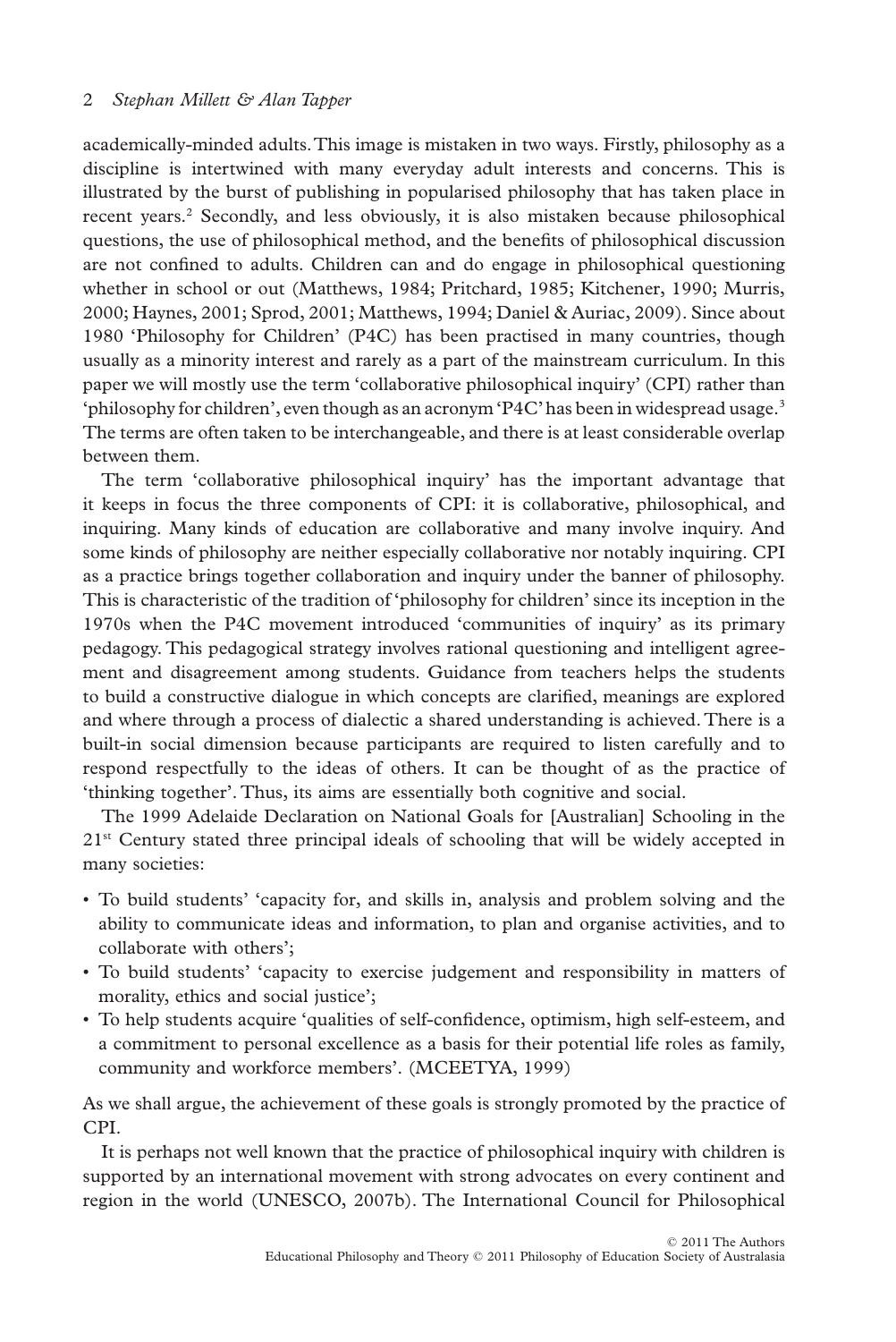Inquiry with Children (ICPIC) was founded in 1985.4 In 1995, the UNESCO-organised Paris Declaration for Philosophy asserted that 'by training free, reflective, minds capable of resisting various forms of propaganda, fanaticism, exclusion and intolerance, philosophical education contributes to peace and prepares everyone to shoulder responsibilities in face of the great challenges of the contemporary world, particularly in the field of ethics' (UNESCO, 2007b, p. xiii). As a recent UNESCO survey entitled *Philosophy: A school of freedom* shows (UNESCO, 2007b), various countries are now turning to philosophy to give students the intellectual and cooperative skills necessary to survive in a knowledge economy.

The 2009 UNESCO Regional High-Level Meeting in Manila indicated a strong commitment to integrating CPI into schooling in many Asian and Pacific countries. Some countries in the region are already strongly committed to CPI. In Singapore, the Education Minister has instituted a change in the education system based on the fourth 'R'—reasoning—which is based in part on the introduction of collaborative philosophical inquiry. His aim is 'to create a culture of reasoning and discussion that nourishes children's natural sense of intellectual curiosity' (Shanmugaratnam, 2006). Singapore allows multiple pedagogical pathways to teaching reasoning and CPI is not the only strategy employed there, but it has a strong following. In Australia, philosophy is now generally accepted as a subject in upper secondary schools, and for the most part this involves the pedagogical practice of communities of inquiry.5

#### **A Short History**

Collaborative philosophical inquiry is an educational approach that has its origins in philosophical pragmatism. Pragmatism in this context holds that knowledge is the product of inquiry, that 'knowing' is not merely the acquisition of facts external to the knower, but comes through a problem-solving exercise that moves from doubt to belief on the basis of evidence and inference. The theory and practice of CPI owes much to John Dewey and Matthew Lipman, both of whom belong to the tradition of reflective education which puts learning-to-think as the basis of educational aims and practices (Dewey, 1938, 1997; Lipman, 2004; Bleazby, 2009).

As already noted, a key idea behind the Philosophy for Children movement is that philosophy in the classroom should be based upon a distinctive pedagogy, commonly known as 'community of inquiry'.<sup>6</sup> In engaging with CPI each class reflects on its own processes and behaviours in discussing a text and students are encouraged to evaluate critically the performance of themselves and of the class. 'Text' here is used in a very general sense: a text may be a picture, a poem, a narrative, etc, but such texts need to be chosen with care. Often purpose-written texts are the most successful. The community of inquiry is not the only pedagogical approach, but it is the most widely used approach. There are many reasons for this, mainly associated with children's enjoyment and engagement with it.

To put the use of CPI in context, we can follow UNESCO in distinguishing between five pedagogies for the teaching of philosophy.

• The *dogmatic and ideological paradigm*—that is, 'the teaching and learning of a state philosophy'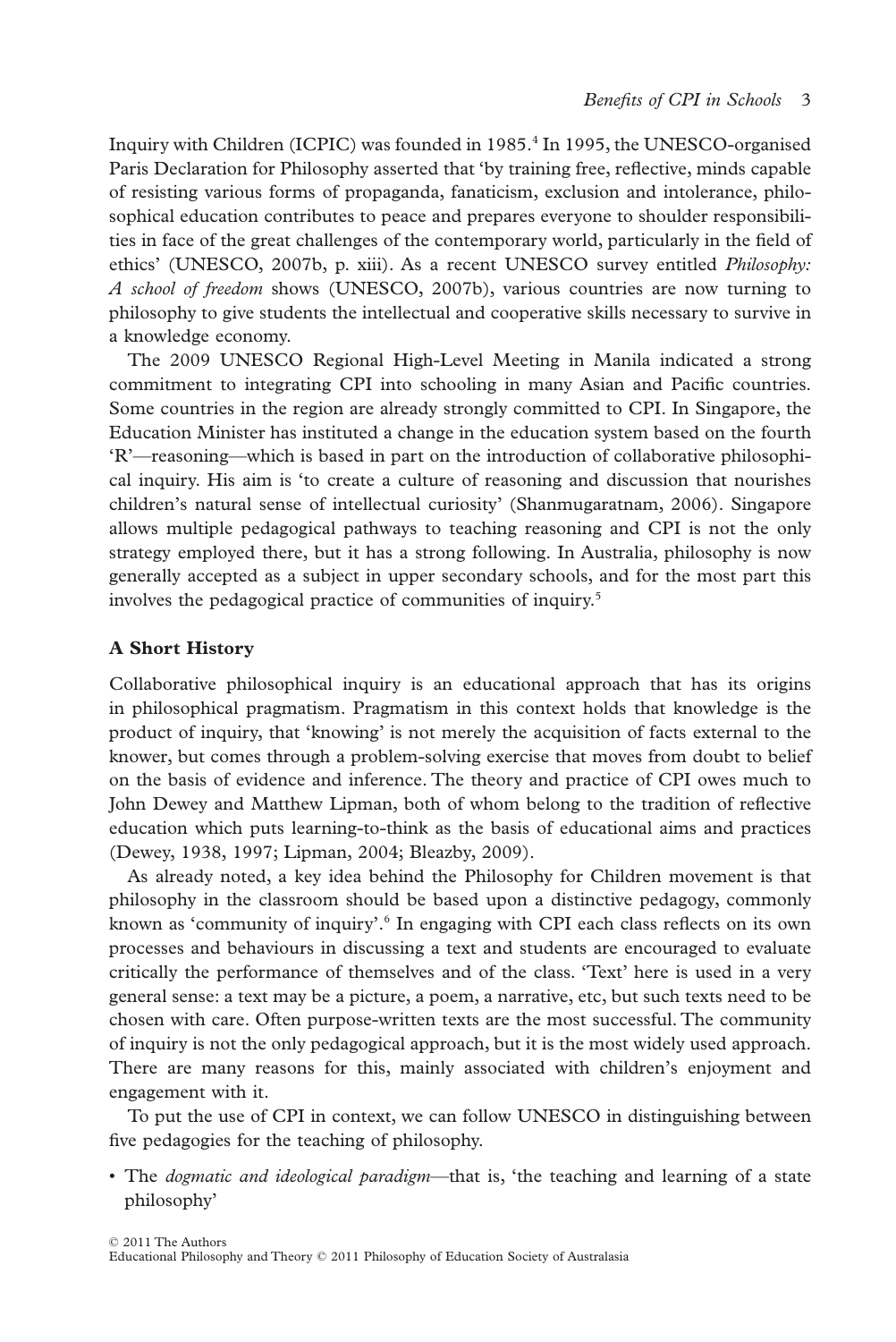- The *historical and patrimonial paradigm*—in which 'philosophy is a major historical form of culture, the manner in which humanity, in answer to the questions that it asks about its own condition, has moved from *mythos* (myth, which tries to explain things in narrative and metaphorical fashion), to *logos* (rational discourse, which philosophy shares with science)'
- The *problem-solving paradigm*—in which philosophy is about 'learning to philosophize'. On this view, 'Philosophizing begins, as Aristotle said, with astonishment and questioning. It is a process of attempting to think through crucial questions and of trying to answer them from beyond any pre-formed opinions, beyond the commonplace and obvious. The challenge is to learn to think for oneself.'
- The *democratic and discussionary paradigm*—'Here as well the aim is problem-solving. What is different is the attempt to link the goal of learning to think for oneself to democratic objectives ... . The idea is that for democracy as a political system to mature, it needs to have a thinking citizenry, that is to say, citizens with critical minds who can avoid the excesses of which democracy is always capable: doxology, majority rule, sophistry, persuasion by any means, demagoguery, and similar.'
- The *decision-making (praxeological) and ethical paradigm*—'this concerns learning to act, and not solely to think, in order to live well and in accordance with values. Doing philosophy involves consciously adopting a certain ethical conduct.' (UNESCO, 2007b, pp. 83–85)

The first of these pedagogies is clearly inconsistent with CPI, since it is neither inquiring nor collaborative. CPI can include elements of the second and third approaches; however, the last two are central to it.

In teaching philosophy at any level there is always some tension between historical and conceptual approaches. CPI gives primacy to conceptual clarification, but it can include the historical as a way of grounding and contextualizing the conceptual approach. As the UNESCO study observes,

The debate over whether to prioritize a historical approach to the teaching of philosophy or an approach based on themes or concepts continues. Here again, as philosophy teaches us, it is the dialectics of the argument that must be sought. It is neither a question of dwelling exclusively on lists of authors, famous or less so, nor of concentrating on concepts that are often difficult to understand when removed from any contextual base. The two approaches should, rather, be able to nourish one another and to lead to a creditable stability. (UNESCO, 2007b, p. 240)

The practice of CPI has grown from the pioneering work of Matthew Lipman, and the contribution by Lipman to the theory and practice of CPI far exceeds that of any other individual.7 His aim was to create a style of philosophy 'redesigned and reconstructed so as to make it available and acceptable and enticing to children' (Lipman, 1991, p. 262). His work has been widely used as a starting point and a springboard. He 'conceptualized three modes of thinking (*critical*, *creative* and *caring*) and four main varieties of cognitive skill (*enquiry*, *reasoning*, *concept formation* and *translation*)', the demonstration of all of which constitute his definition of collaborative philosophical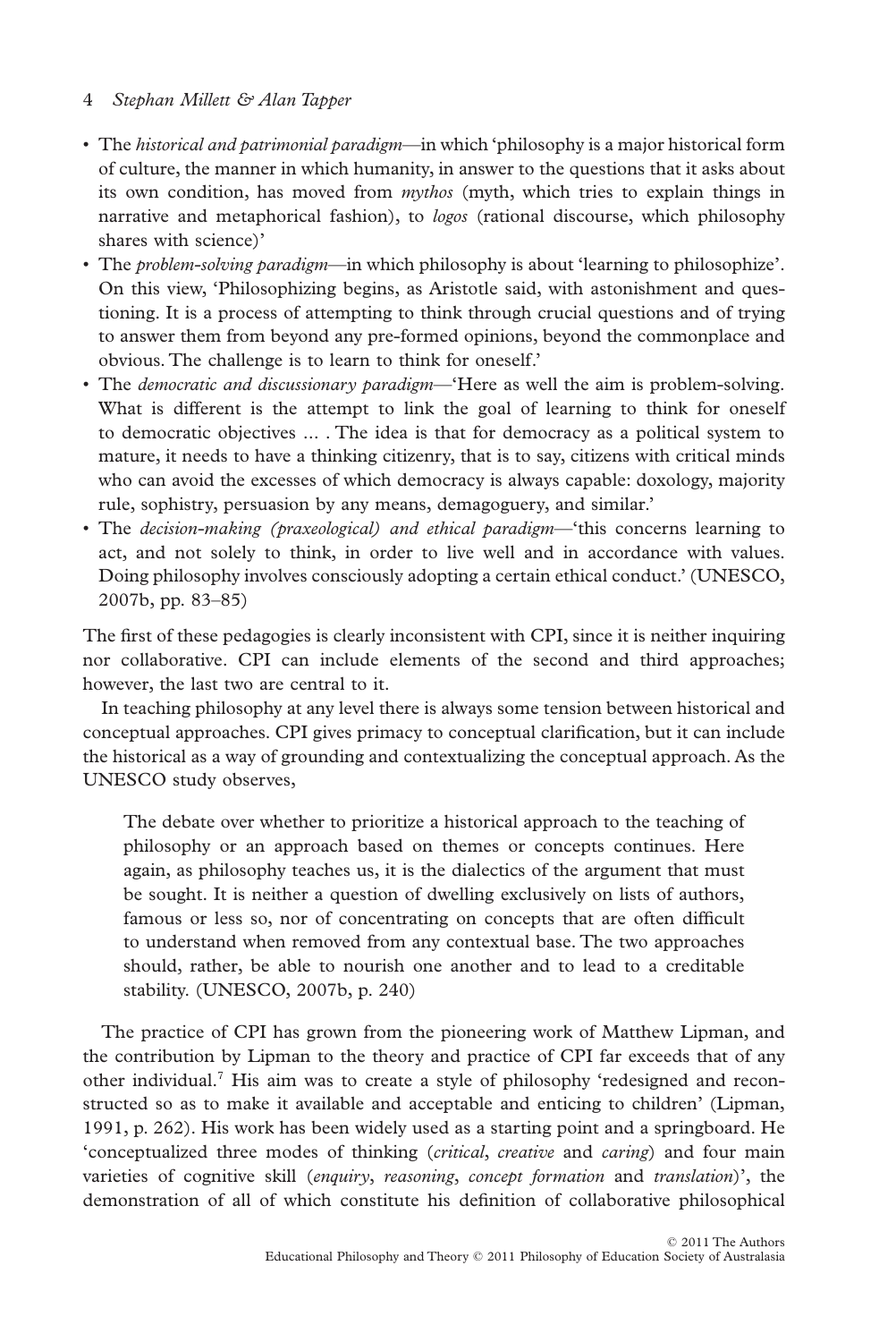enquiry (Topping & Trickey, 2007a, p. 789). The UNESCO report sums up Lipman's approach in this way:

Lipman's primary goal is to foster critical thinking—and formal logic in particular—in children, based on his belief that children possess the ability to think abstractly and understand philosophical questions from an early age. Rather than attempting to instil any specific philosophical doctrines, Lipman's approach centres on the child's own reasoning and questioning, by working through universal concepts such as rights, justice, or even violence. Lipman believes that children can use their own references to develop a more concrete understanding of these topics, drawn from their experiences and personal knowledge. (UNESCO, 2007b, p. 3)

It adds that 'Lipman proposes a political model of philosophy that emphasizes the connection between democracy and P4C, arguing that stimulating critical thinking in children in the context of a 'community of enquiry' is a means of educating them about democracy' (UNESCO, 2007b, p. 7; see also Dewey, 2004).

The UNESCO study summarises some common arguments for and against the Lipman approach to CPI. Criticisms include the claims that:

- by basing the classes on novels, the students are discussing things they have only experienced second hand, and that this limits their real involvement with the questions and reduces the debate to a relatively lightweight discussion, rather than developing opinions about their own experiences;
- the approach is overly logical, and the exercises repetitive;
- it is based on a purely utilitarian conception of philosophy;
- it subordinates critical thinking to a democratic purpose, so instrumentalizing philosophy. (UNESCO, 2007b, p. 27)

On the positive side the Lipman approach is seen as having enriched philosophical education by adding a number of new dimensions:

- the postulate that children are capable of philosophical thinking, according to which children are not simply 'cultural dopes', to use [sociologist Harold] Garfinkel's term, incapable of thinking for themselves;
- the conviction that it is possible to learn to philosophize through oral debate and a process of sociocognitive questioning, and not only by reading the works of the great philosophers;
- the idea that to philosophize is not to have no opinion, but to question and develop one's opinions;
- the idea of a 'community of enquiry' based on the contributions of studentphilosophers;
- the historic opportunity, in the tradition of Greek democracy and the philosophy of Enlightenment, to connect philosophy to democracy. (UNESCO, 2007b, p. 27)

The connection between democracy and Philosophy for Children reflects the influence on Lipman of Deweyan pragmatism, whereas Lipman's emphasis on children's ability to think abstractly and their ability to use their own cultural experiences and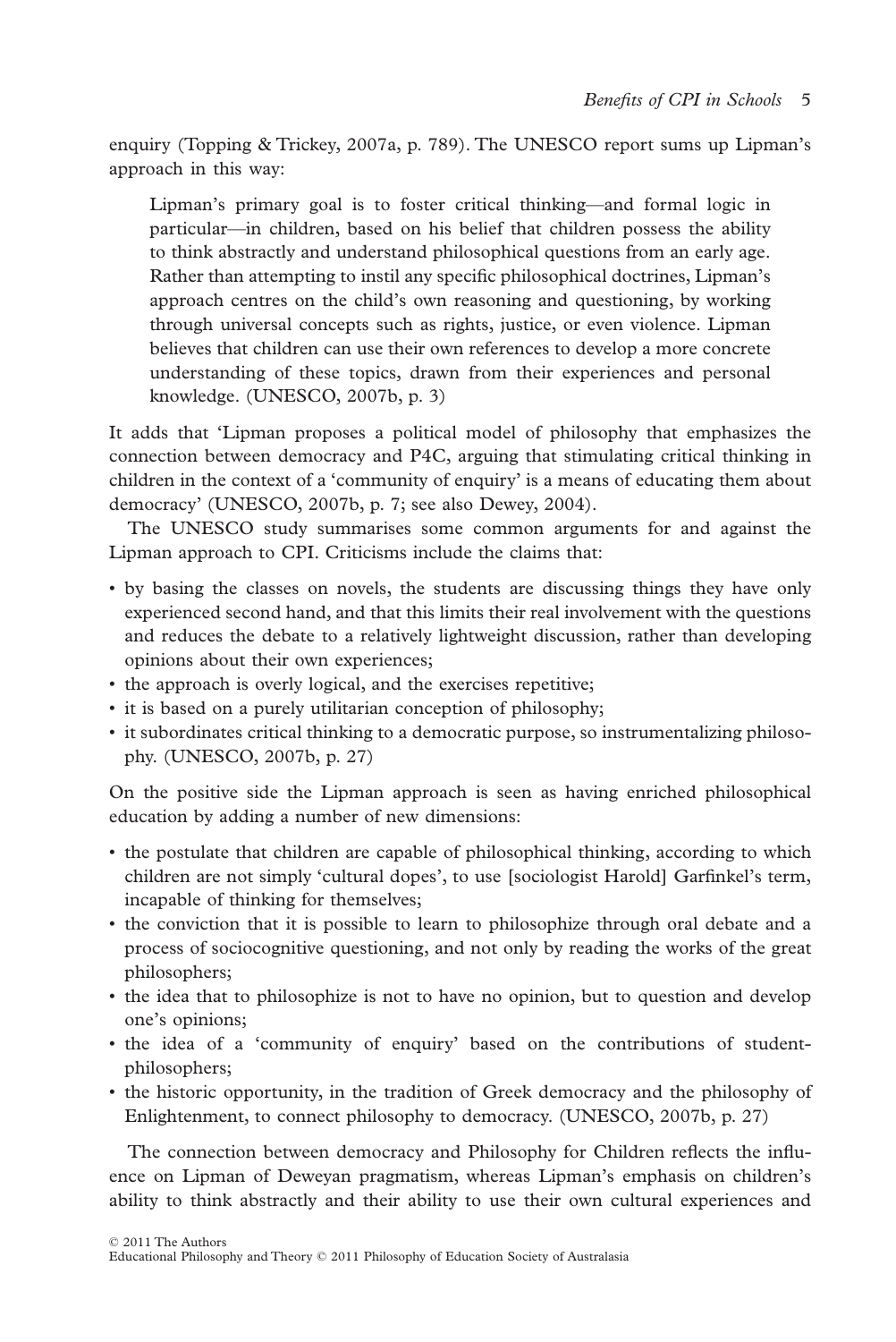references to develop understanding can be traced to the Russian psychologist Lev Vygotsky.The mainVygotskian element at work in a CPI classroom is the idea that 'every feature of a child's cultural development appears twice: first on the social level, and later, on the individual level; first *between* people (*interpsychological*), and then *inside* the child (*intrapsychological)*' (Vygotsky, 1978, p. 27; cited in Cam, 2006a, p. 45). As Philip Cam observes, 'it would be a natural extension of Vygotskian psychology to suggest that children come to think for themselves through the internalization of social practices' (Cam, 2006a, p. 45). Lipman himself notes the importance of 'Vygotsky's demonstration that many children work at a different—and higher—level when doing intellectual work cooperatively rather than competitively' (Lipman, 1988b, p. 52; see also Lipman, 1996).

The Lipman tradition has been advanced in various ways. Laurance Splitter and Ann Sharp, for example, offer a discussion of the nature of philosophy that emphasises its close link with the activity of inquiry. As they observe, 'The discipline of philosophy is, traditionally, a home for the teaching of thinking, for it is intimately connected, in terms of process and content, to thinking itself'. They outline a number of 'connections between the teaching and improvement of thinking and inquiry on the one hand, and philosophy on the other'.

- Philosophy is *thinking about thinking*. '[I]t is the conceptual discipline of philosophy which deals with the foundations and criteria by which judgements are made and, more importantly, appraised.'
- Philosophy is *the quest for meaning*. All formal education is a systematic search for meaning. 'Philosophy is also a search for meaning—for connections and relationships—but at more general levels of personal experience and understanding ... . Through philosophy, one acquires the discipline of attending to those mundane and familiar aspects of experience which might otherwise be taken for granted ... . Bringing philosophy to schools is one way of addressing the sense of disconnectedness, fragmentation and alienation that many young people experience.'
- Philosophy is *conversation as dialogue*. 'The open-ended texture of dialogue facilitates the movement between the concrete and the conceptual, and among and beyond particular perspectives. Participants in the dialogue call upon one another to look for rules in support of specific claims, on the one hand, and examples and counterexamples in response to general claims, on the other.'
- Philosophy is *asking open questions*. 'Philosophical questions stimulate the kind of thinking which both increases our understanding and leads us to ask further questions ... . In so far as every school subject deserves to be treated as a form of inquiry, open questioning (procedural and substantive) plays an important role across the curriculum. Nevertheless, reflecting its ancient connection with wonder, philosophy thrives on questions.'
- Philosophy is *creative thinking*. 'Because philosophy both encourages and relies upon those who can think for themselves, it involves a dimension of freedom; a capacity to take what one has learned and relate it to one's experience in new ways. Children who think for themselves are both critical thinkers and creative thinkers.'
- Philosophy is *value-laden thinking*. 'The classroom community of inquiry ... constitutes a real-life model in which good thinking, good conduct and intellectual growth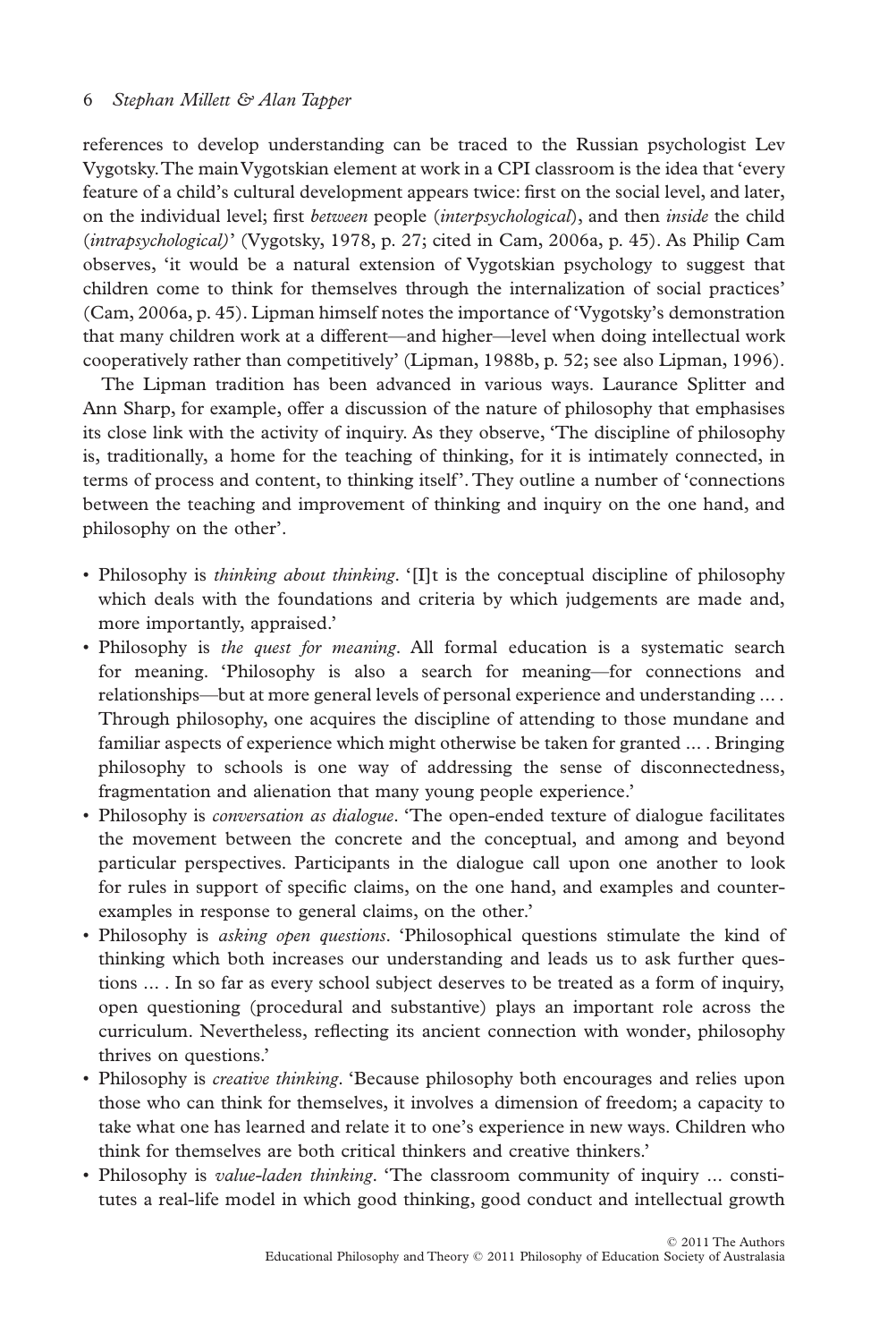come together in the practice of the community ... [It] constitutes the appropriate environment for the study of values in the classroom. (Splitter & Sharp, 1995, pp. 89–98; see also Lipman, Sharp & Oscanyan, 1980; Sharp & Reed, 1992; Lipman, 1993; Lipman & Sharp, 1994)

The content of CPI can be explained in general terms. The questions discussed in a CPI class need not be philosophical in any narrow sense; however, they will not normally be scientific, literary or historical questions.What then defines an appropriate topic for discussion in CPI? The best answer to that question is that of Philip Cam, using his 'question quadrant'. Using this quadrant, questions are categorised as either open or closed and as either 'intellectual' or based on the text. This distinguishes four kinds of questions that might be asked of any text: closed textual (reading comprehension) questions; open textual (literary speculation) questions; closed intellectual (factual knowledge) questions; and open intellectual (inquiry) questions.The first and third types are 'closed' questions, in that they have settled answers; the second and fourth types are 'open', in that a variety of plausible answers might be given. CPI has its home in the fourth 'inquiry' quadrant, where the questions are open and intellectual in nature (see Cam, 2003a, 2006b, pp. 32–39). Philosophical questions all belong in this fourth category, but so do many questions that would not normally be regarded as philosophical. But in any case a method is needed to address this class of question. One way to appreciate the importance of incorporating collaborative philosophical inquiry into classes is to ask: where else in the school curriculum do we teach students how to deal with open intellectual questions? Such questions are commonly *raised*, but how are they *discussed*? To prevent discussion of them being mere exchange of opinion, there needs to be method and rules. It is easy to imagine a classroom discussion of open intellectual questions becoming a sort of free-for-all, but central to a philosophical community of inquiry are the ideas of *reflection* and *respectful dialogue.* Reflection here is not mere navel-gazing but is, following Dewey, a persistent ordered act of inquiry building toward considered (reflective) judgement. Such inquiry is a creative process. Respectful dialogue requires us to listen with charity to what others have to say and to follow rules—whether the rules are imposed by the teacher or agreed by the group. A typical set of class rules is this one, from Pemberton District High School in Western Australia:

- Listen to other people;
- Build on what others say;
- Respect other people's ideas;
- There may be no single right answer;
- Be prepared to think.<sup>8</sup>

#### **The Evidence**

So far we have outlined the aims and theory of collaborative philosophical inquiry, but how well does it work? Practitioners and advocates of 'philosophical community of inquiry' have built up a significant body of supportive but largely anecdotal evidence for the efficacy of the method.<sup>9</sup> But only in recent years has more rigorous research evidence emerged. This new research strongly indicates that teaching philosophical inquiry both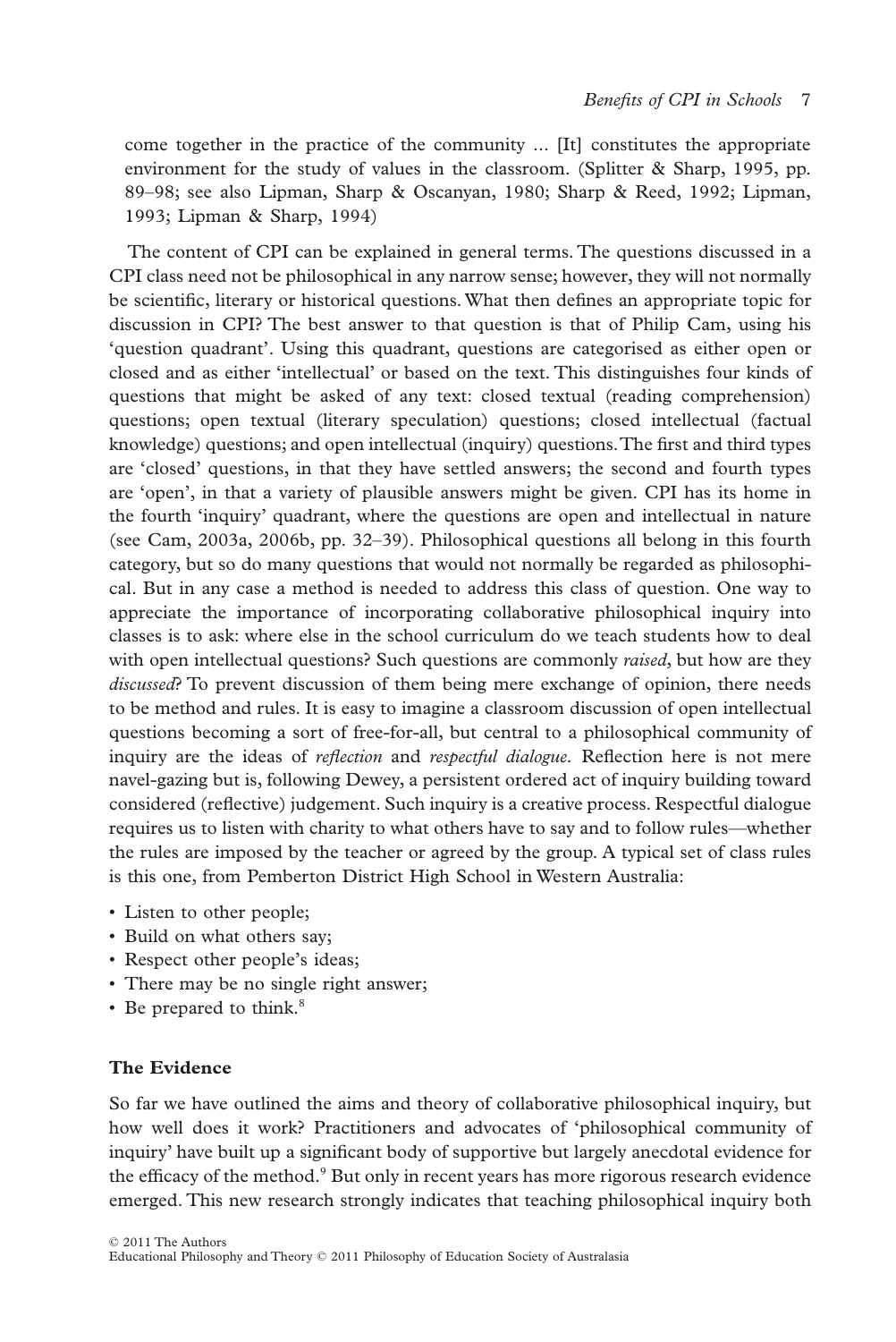accelerates students' general learning and improves their attitudes to school and learning and to their peers. In the recent UNESCO study, Roger Sutcliffe (President of the British Society for Advancing Philosophical Enquiry and Reflection in Education [SAPERE] and of ICPIC), made the following general observations about the research evidence on the benefits of P4C:

- P4C is widely noted for its ability to 'stimulate creative as well as critical thinking in young minds'. Teachers and schools who use P4C are unfailingly commended by the British national schools inspectorate OFSTED for incorporating it into the curriculum.
- P4C 'not only extend[s] children's thinking, but also encourage[s] them to express that thinking in speech', and thus it can 'develop children's listening and speaking skills'.
- P4C helps children to 'develop both socially and emotionally at a faster rate', making them 'more patient with others, and more able to reflect upon their own feelings and behaviour'.
- P4C 'enables and encourages children to develop a personal value base, through hearing different values expressed and reasoned about. The reasoning ensures that the values are thought through and not simply adopted out of fashion or simplicity'. (Sutcliffe in UNESCO, 2007a, pp. 53–54)

We will now set out the key evidence more fully.

#### **Schooling and Thinking Skills**

All schooling aims to bring about cognitive growth. However, few schools anywhere teach thinking as a demonstrably discrete element of the curriculum.<sup>10</sup> There are many 'thinking skills' taught, but outside of a few programs, such as Habits of Mind and CPI, these are often taught as unconnected items and lack a cohesive 'thread'.11 In other subjects there is wide agreement as to what should be taught at each year level, or achievement level, so as to ensure that students learn incrementally and that their base knowledge expands at a rate comfortable for most students.There is as yet no agreement on how the 'fourth R', reasoning, should be scoped and sequenced—a condition that needs to be met for philosophy to have a secure base in the curriculum.That philosophy is not taught seems paradoxical, however, since philosophy is in part the study of cognitive norms (that is, epistemology) and argument skills (commonly known as 'critical thinking'), and we should expect the teaching of such norms and skills to be considered a desirable part, or perhaps even a necessary part, of a good education.

The cost of not teaching 'thinking skills' in a deliberate way is suggested by the OECD 2006 survey, Adult Literacy and Life Skills Survey, in which, for example, 70 per cent of Australian 15–74-year-olds did not demonstrate the minimum problem-solving abilities needed to 'meet the complex demands of everyday life and work in the emerging knowledge-based economy' (ABS, 2006).Young people in the 15–19 age group were no better than the national average. Similar results were obtained for people aged 16–65 in four of the other five countries surveyed (Bermuda, Canada, Norway and Switzerland), while the findings for Italy were far worse (90 per cent failed to reach the minimum) (ABS, 2006, p. 27).

Sutcliffe contends that there is 'hard evidence' that P4C 'accelerates children's learning of skills'. He says: 'Perhaps the best [evidence] came from a study of 18 primary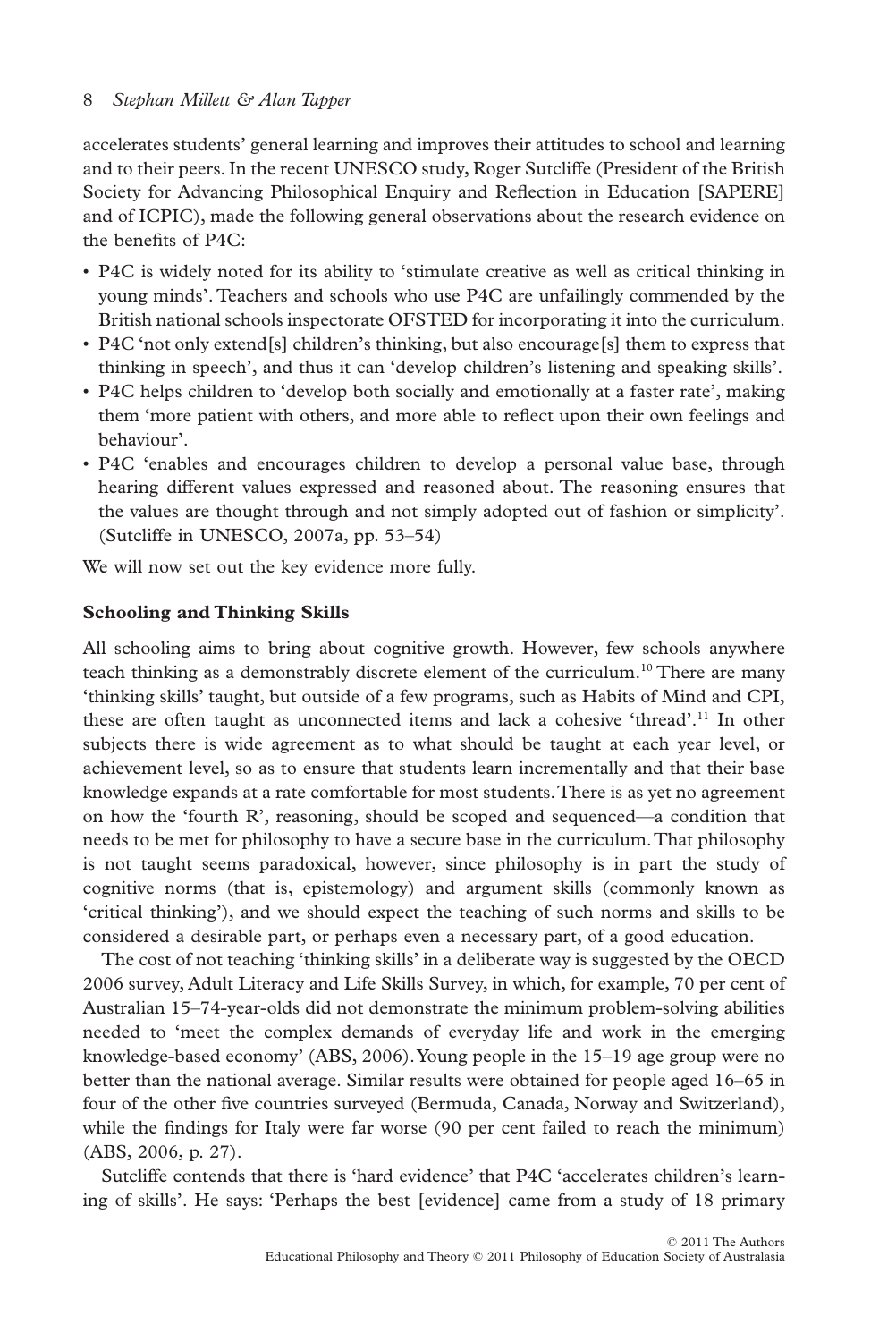schools in Clackmannanshire, Scotland in 2002/3.' This Scottish study was conducted by Professor Keith Topping of Dundee University and senior psychologist Dr Steve Trickey.12 Some of their findings, as summarised by Sutcliffe, were:

- A whole population of children gained on average 6 standard points on a measure of cognitive abilities after 16 months of weekly enquiry (1 hour per week).
- Pupils and teachers perceived significant gains in communication, confidence, concentration, participation and social behaviour following 6 months of enquiry.
- Pupils doubled their occurrence of supporting their views with reasons over a 6-month period.
- Teachers doubled their use of open-ended questions over a 6-month period.
- When pupils left primary school they did not have any further enquiry opportunities yet their improved cognitive abilities were still sustained two years into secondary school.
- Pupils increased their level of participation in classroom discussion by half as much again following 6 months of weekly enquiry. (Sutcliffe in UNESCO, 2007a, pp. 53–54)

Other studies support these findings. In a meta-analysis that focused on studies using controlled experimental designs and reporting adequate data, Trickey and Topping found that:

Ten studies met the stringent criteria for inclusion, measuring outcomes by norm-referenced tests of reading, reasoning, cognitive ability, and other curriculum-related abilities, by measures of self-esteem and child behaviour, and by child and teacher questionnaires. All studies showed some positive outcomes. The mean effect size was 0.43 with low variance, indicating a consistent moderate positive effect for P4C on a wide range of outcome measures. (Trickey & Topping, 2004, p. 365)

There are two other meta-analyses of note. In an analysis of 18 studies using the P4C approach Garcia-Moriyon *et al*. concluded that 'the implementation of P4C led to an improvement of students' reasoning skills of more than half a standard deviation', a gain of roughly seven IQ points. They add that 'The result is especially impressive if we note that P4C was never applied for more than one school year in all the studies reviewed' (Garcia-Moriyon *et al*., 2005, pp. 19, 21).

Higgins *et al*. analysed 'thinking skills programs', of which collaborative philosophical inquiry is one main kind. They concluded that 'they are effective at improving pupils' performance on cognitive and curriculum tests when they are researched in school settings' and 'Their effect is relatively greater than most other researched educational interventions'.

Analysis of these studies indicate[s] that thinking skills approaches are effective in improving pupils' learning and that they have a positive effect on pupils' attitudes or beliefs. The quantitative synthesis of this impact found an effect size of 0.62 for the main cognitive measure (such as tests of reasoning or non-verbal measures, such as Raven's Progressive Matrices) and an effect size of 0.62 for the main curriculum outcomes (such as reading, mathematics or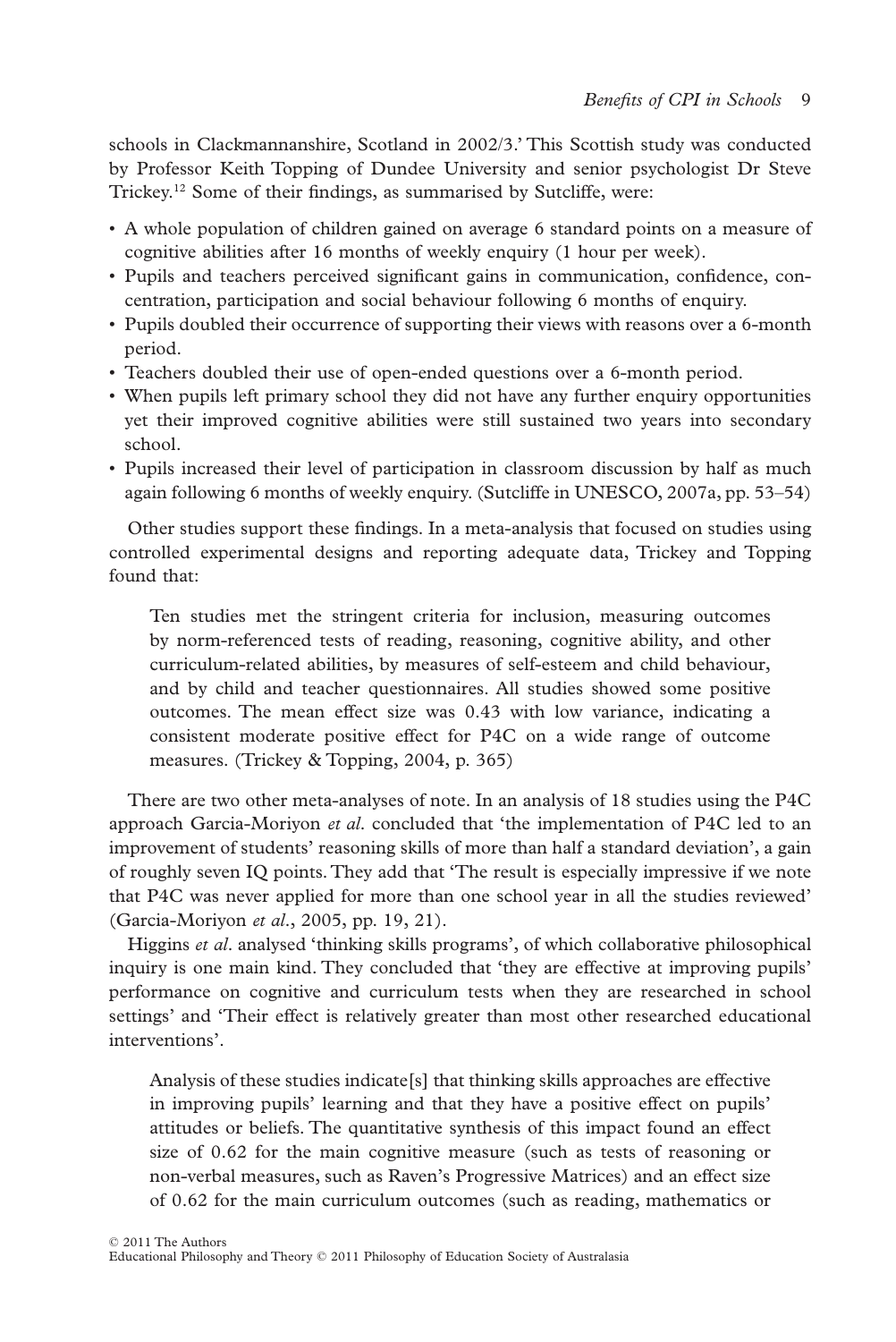science tests). These effect sizes indicate that an 'average' class of pupils who received such interventions would move from 50th place in a rank of 100 similar classes to about 26th (a gain of 24 percentile points). (Higgins *et al*., 2005, p. 28)

As noted above, Trickey and Topping showed that CPI can produce large cognitive gains, as measured by the Cognitive Abilities Test, but one might query whether these gains are manifested in students' subsequent school performance. The transferability of thinking skills to other school studies has sometimes been regarded as controversial (see Rosaen, 1988 for a discussion), but the Higgins study shows that CPI in particular and dialogical interactions generally do promote an ability in children to transfer argumentation skills to different contexts. Other less rigorous studies have produced similar results (Schleifer & Courtemanche, 1996; Sprod, 1997). Taken together, this recent research strongly suggests that the practice of CPI produces increases in measured IQ, sustained cognitive benefits, and clear performance gains in other school studies.

#### **Schooling, Socialisation and Values**

Schooling is of course not simply about learning. It also has the purpose of helping to socialise students. Social growth is less easy to measure than cognitive growth but it is at least as important. It has a number of agreed dimensions.Well-socialised students exhibit cooperative attitudes to their peers, to school and to learning—sometimes referred to as positive 'engagement'. Such students have self-confidence, show empathy with others, and form open and confident relationships with teachers and their peers.These attributes are observable in class and outside the classroom, where they extend to include constructive civic engagement.

However, since the time of Socrates and the Sophists there has been debate as to whether values and ethics can be taught at all. That debate continues, with strong advocates for the affirmative view (see Peters, 1966, 1981; Hill, 1991; Haynes, 1998; Carr & Steutel 1999; Cairns *et al*, 2000; Darling, 2002). Whatever the merits of the arguments, as a matter of fact it is widely assumed that values *should* be taught, explicitly or implicitly, as (for example) the *Melbourne Declaration on Education Goals for Young Australians* makes clear:

As well as knowledge and skills, a school's legacy to young people should include national values of democracy, equity and justice, and personal values and attributes such as honesty, resilience and respect for others. (MCEETYA, 2008)

The 1999 *Adelaide Declaration* was even more explicit on values:

... when students leave school, they should ... have the capacity to exercise judgement in matters of morality, ethics and social justice ... to make rational and informed decisions about their own lives and to accept responsibility for their actions. (MCEETYA, 1999)<sup>13</sup>

How might collaborative philosophical inquiry contribute to values education? A key clarification here is to note that CPI is not about the direct teaching of values. A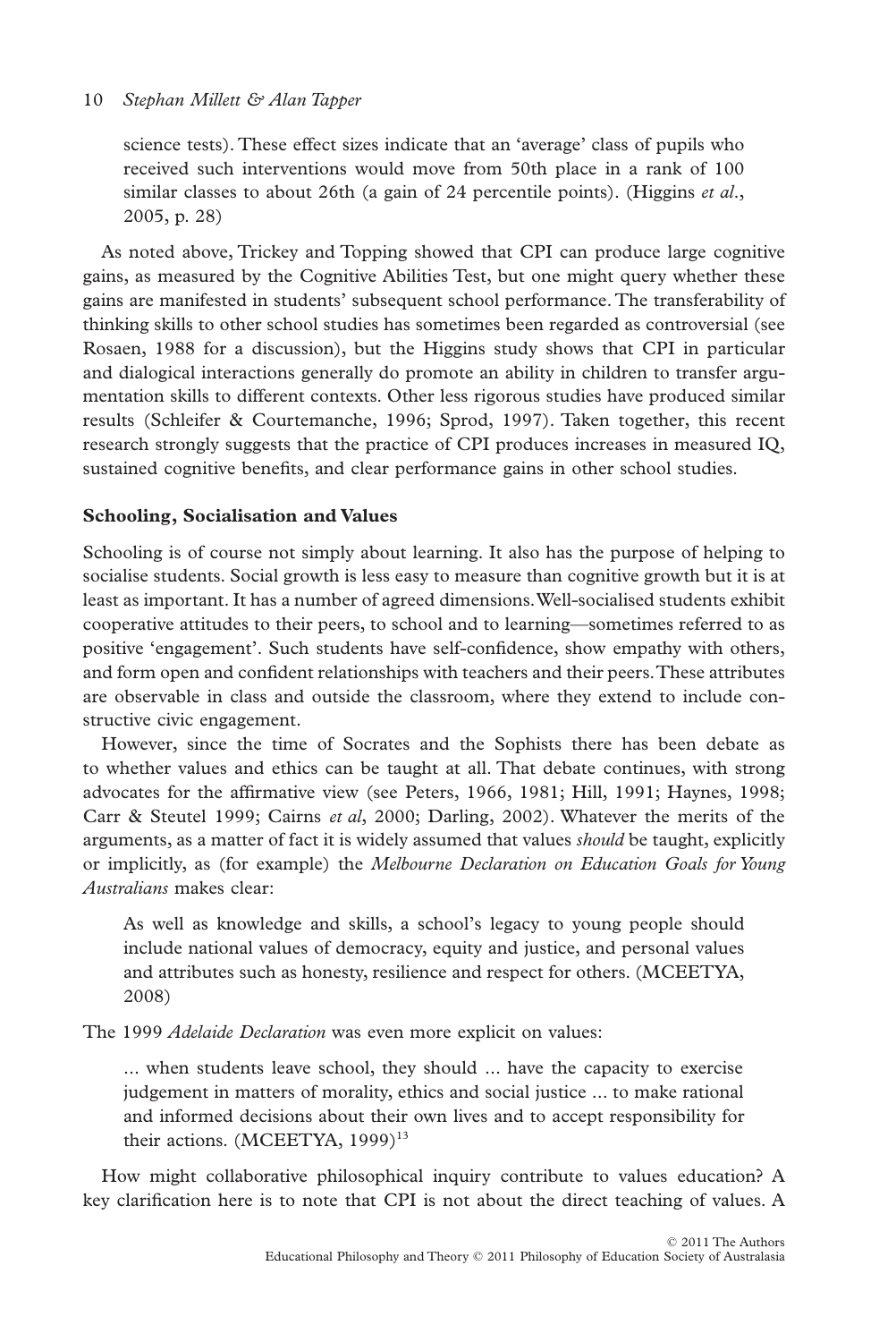community of inquiry exercise may or may not involve discussion of a moral question; it may discuss any open intellectual question.The social benefits of CPI arise not so much from the topics raised as from the manner in which they are discussed. The distinctive contribution of CPI is to show how values can be promoted through a particular kind of classroom practice. The classroom experience of philosophy should be *collaborative*. Students should learn not just cognitive skills but also how to engage in cooperative dialogue, and thus become skilled at cooperative behaviour more generally.

In fact the CPI literature has contended strenuously, though somewhat anecdotally, for the social benefits of practising philosophy in a cooperative manner.<sup>14</sup> The criticism sometimes heard (for example, de Bono, 1994; see Burgh, Field & Freakley, 2006, for a rebuttal) that philosophy is inherently adversarial and thus socially divisive misses the mark: both the intention and the effect of doing CPI is to promote cooperative classroom experiences. Although measuring changes in values is highly problematic, and at best we can only investigate changes in behaviour or self-reports and infer changes in values from these, previous discussions have suggested that the practice of CPI leads directly to social and ethical growth (Splitter & Sharp, 1995, pp. 164–85). These intimations now have good research support.

Strong empirical support for the social benefits of CPI was provided by Trickey and Topping. In their study of children using collaborative philosophical inquiry for one hour a week for seven months, they noted that 'changes in intervention classes included: increased use of open-ended questions by the teacher, increased participation of pupils in classroom dialogue, and improved pupil reasoning in justification of opinions' (Topping & Trickey, 2007b, p. 73). They showed that these children demonstrated improved self-esteem as a learner; reduced dependency and anxiety; and greater selfconfidence.They noted that 'half the students reported gains in "emotional intelligence", particularly relationships, social behaviour and empathy, self-confidence, and selfregulation of emotion. Two thirds of students reported generalization of effects outside the enquiry sessions. [And] student perceptions were largely confirmed by the teachers' (Trickey & Topping, 2006, p. 599).

Another relevant study is Collins' doctoral thesis (Collins, 2005), a pre/post controlled intervention study of 133 ethnically diverse students in five South Australian primary schools. Five Society and Environment teachers were trained in a three-day course to conduct weekly ethical inquiry sessions using collaborative philosophical inquiry. The sessions were run for two terms.The pre/post questionnaire tested students' justificatory thinking abilities and dispositions. Collins found that a philosophy intervention led to growth in the participants' ability and disposition to consider issues empathetically and to weigh consequences for all concerned.

The most striking Australian evidence is from Buranda State School. In a study of the school, it was concluded that:

The changes at the school over the space of nine years include a significant increase in enrolments, improved programs and facilities, improved work practices, a very supportive school community and, most importantly, demonstrable, improved student outcomes ... . Significantly improved outcomes have occurred in the social behaviour of the students.There are now few behaviour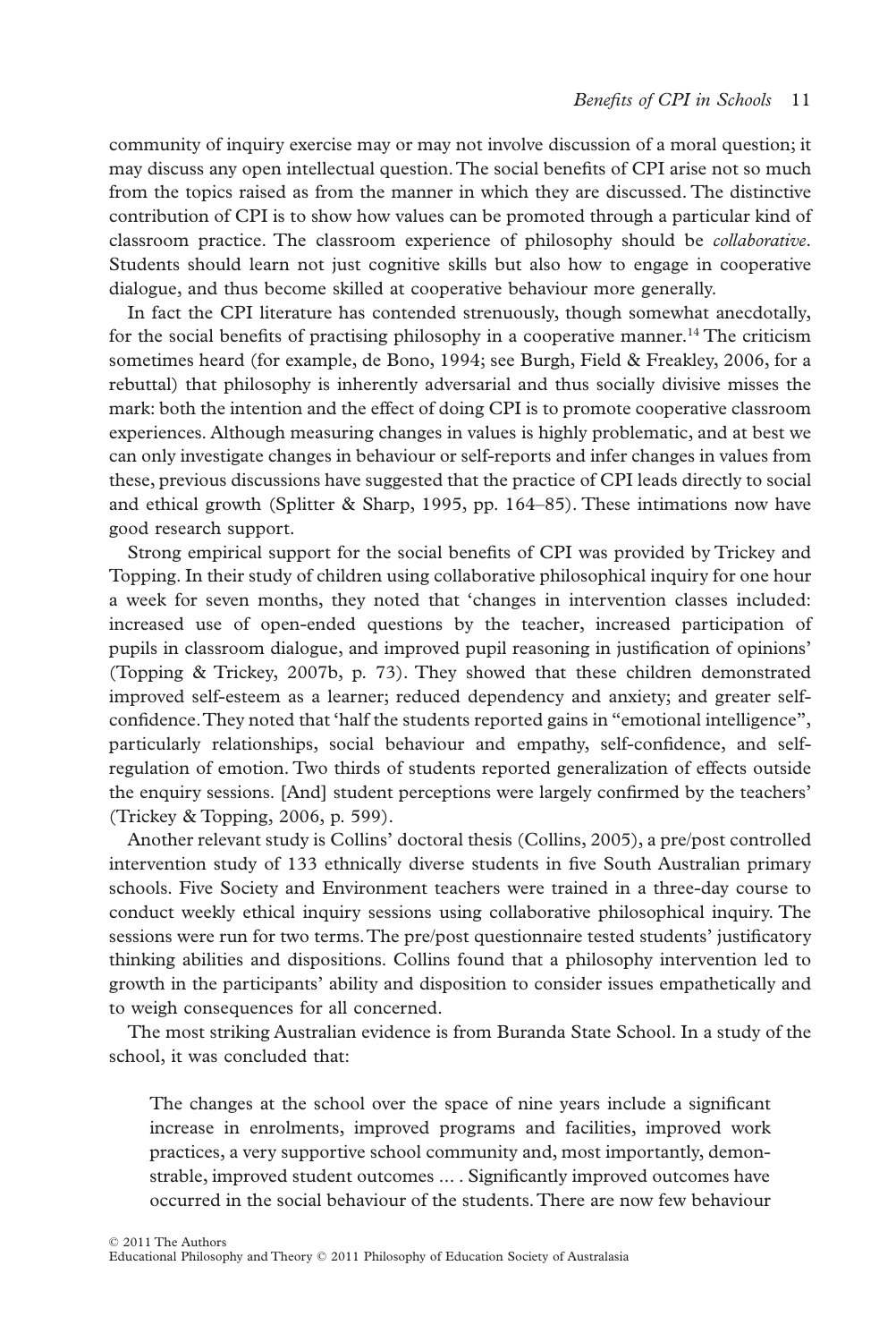management problems. Students are less impatient with each other, they are more willing to accept their own mistakes as a normal part of learning and they discuss problems as they occur. Student interaction and behaviour outside of the classroom reflects the co-operative environment of the classroom community of inquiry. Bullying is seldom an issue. (Burgh *et al*, 2006, p. 202; see pp. 196–206; see also Hinton, 2003a, 2003b)

The school 'was awarded the Queensland showcase school of the year in 2003 and received an award for Outstanding National Improvement by a School in 2005' (UNESCO, 2007a, p. 86).

There is other evidence that a philosophical community of inquiry is an effective pedagogical approach to teaching values. Millett and Kay showed in a small study of 48 10–11-year-old boys over one semester that a philosophical community of inquiry was an effective tool for teaching values (Millett  $\&$  Kay, 2001). This study used a measurement tool developed by Lovat and Schofield for their Hunter Valley study which showed that the impact of regular explicit teaching of values could be measured (Lovat  $\&$  Schofield, 1998). Russell showed in a qualitative study using an emergent research design that 'children have a strong moral sense' and that this is fostered in a 'Philosophy with Children' type of community of inquiry (Russell, 2002).

Other Australian evidence is included in the 2008 report of the Values Education Good Practice Schools Project. This study of 143 schools investigated the impact of ten previously identified good practices. The schools were divided into 25 clusters, with each cluster focussing on one of the practices. Two of the 25 clusters used philosophical communities of inquiry, with both reporting positive effects on students. Positive effects were observed in student engagement with learning, active listening, and evidence of more care and respect in student-to-student interactions. 'Students themselves enjoyed the respectful attention they received working with philosophy in the classroom. In practice they experienced the mutual benefits of a values-centred classroom environment' (Commonwealth of Australia, 2008, p. 28).

In general, then, there is now good evidence supporting the view that the practice of philosophical discussion improves children's social behaviour, as Lipman contended (Lipman, 1988b, especially Chapters 5 and 6). Students develop care and respect for others, tolerance of differences and a greater capacity for self-direction. In Lipman's terms, collaborative philosophical inquiry offers schools 'a channel ... that will enable them to pass between the Scylla of authoritarianism and the Charybdis of vacuous relativism' (p. 73). It does indeed build students' 'capacity to exercise judgement and responsibility in matters of morality, ethics and social justice' (MCEETYA, 1999).

#### **Future Research**

As we have shown, a small number of validated studies into the effects of CPI have been conducted (Topping & Trickey, 2007a, 2007b, 2007c; Trickey & Topping 2004, 2006, 2007; Garcia-Moriyon *et al*., 2005), and these have produced strong empirical support for the practice of CPI, in terms of both cognitive and social effects. Nevertheless, further rigorous studies are needed to test these findings in depth. Clearly, if CPI is to be widely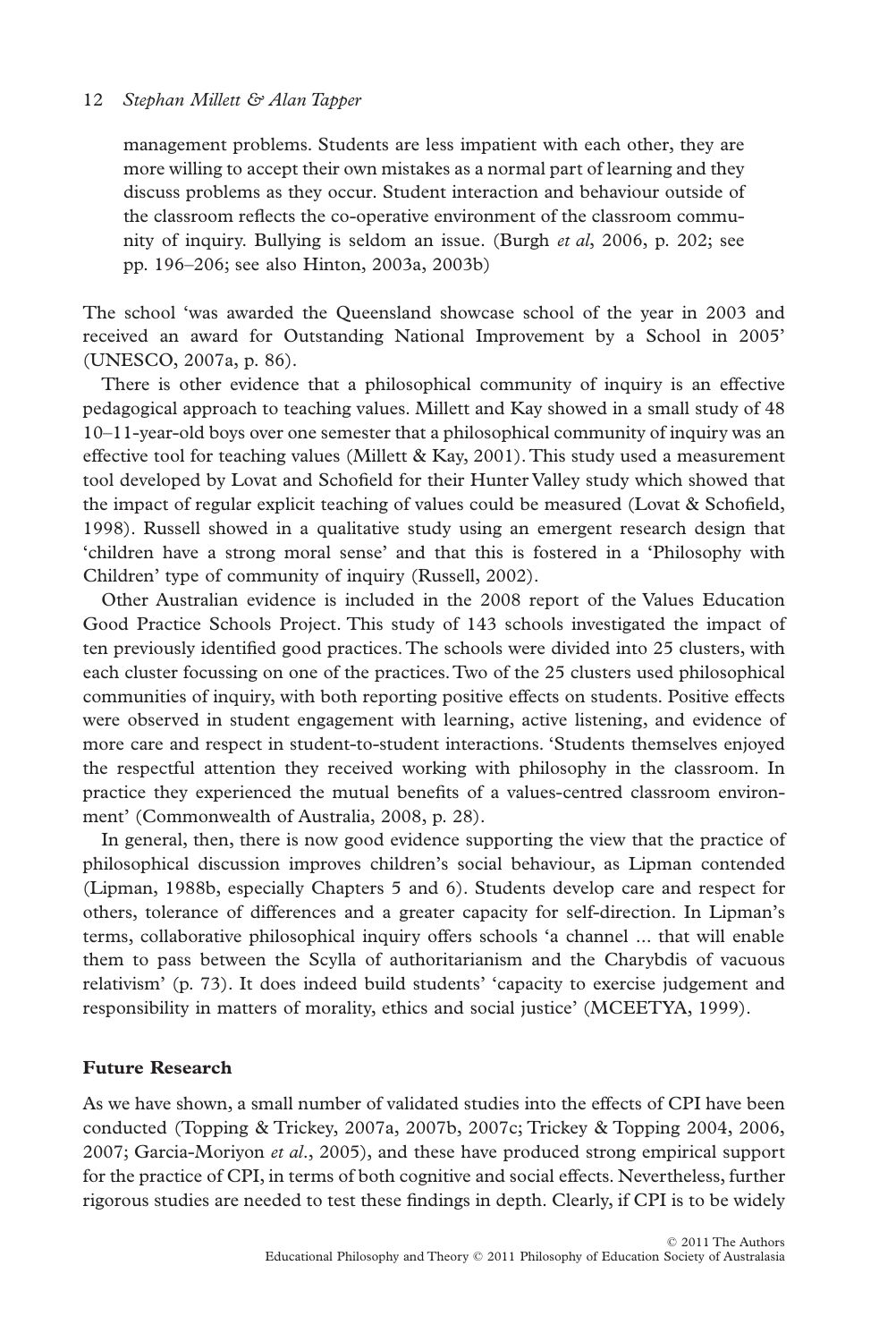introduced—and the 2009 UNESCO Manila decision suggests that it will be—it is a matter of great significance whether such findings can be replicated on a broad scale in a rigorous way and across cultures.

The ground-breaking work of Topping and Trickey in Scotland had various key features:

- it was a quantitative study with a focus on an ethnically homogeneous local area;
- it looked at primary school students aged 10 to 12;
- the intervention used Cleghorn's 'Thinking through Philosophy' (Cleghorn, 2002);
- the students and their teachers had had only a short exposure to philosophy.

Future research would best add to our understanding of CPI if it had the following features:

- the research uses a mixed methods methodology;
- the survey population is ethnically and geographically diverse;
- the survey population includes both younger and older students;
- the study uses a diverse set of curriculum materials;
- students in schools where philosophy is an established part of the whole school program are studied.

Trickey and Topping have shown that teachers previously untrained in the discipline of philosophy or the pedagogy of CPI can become effective teachers in this mode of teaching, but more research is also needed into the experience of becoming a teacher of CPI $15$ 

It is desirable also to investigate the impact of CPI from the viewpoint of psychological theory (see Gazzard, 1983; Gazzard, 2000; Golding, 2004). Educators and professional philosophers have often doubted that children or even teenagers are psychologically capable of engaging in the abstract and conceptual questions of philosophy. However, the argument for this claim has often been a shallow one. The UNESCO study made these observations on children's psychological capacity for doing philosophy:

[I]f a teacher does not create, within the classroom, a space in which children can express their thoughts freely and spontaneously and formulate their existential questions, children may say little about them. If we do not organize classroom discussions, some children will not learn how to discuss, and this is true simply because the ability to discuss is a learned skill. If we do not introduce children to the community of enquiry, they will not learn to ask each other questions, to define their terms, or to argue rationally when others disagree with them. And as long as we believe that children are not capable of doing philosophy, they will not demonstrate the ability to do it, simply because their teachers did not provide the necessary conditions: psychological (such as promoting confidence within the group), pedagogical (the community of enquiry), or didactic (such as setting philosophical goals that relate to the intellectual demands of a discussion). (UNESCO, 2007b, p. 8)

The UNESCO study adds that 'the confidence placed in the children's potential for rational thought increases their "zone of proximal development", to borrow another term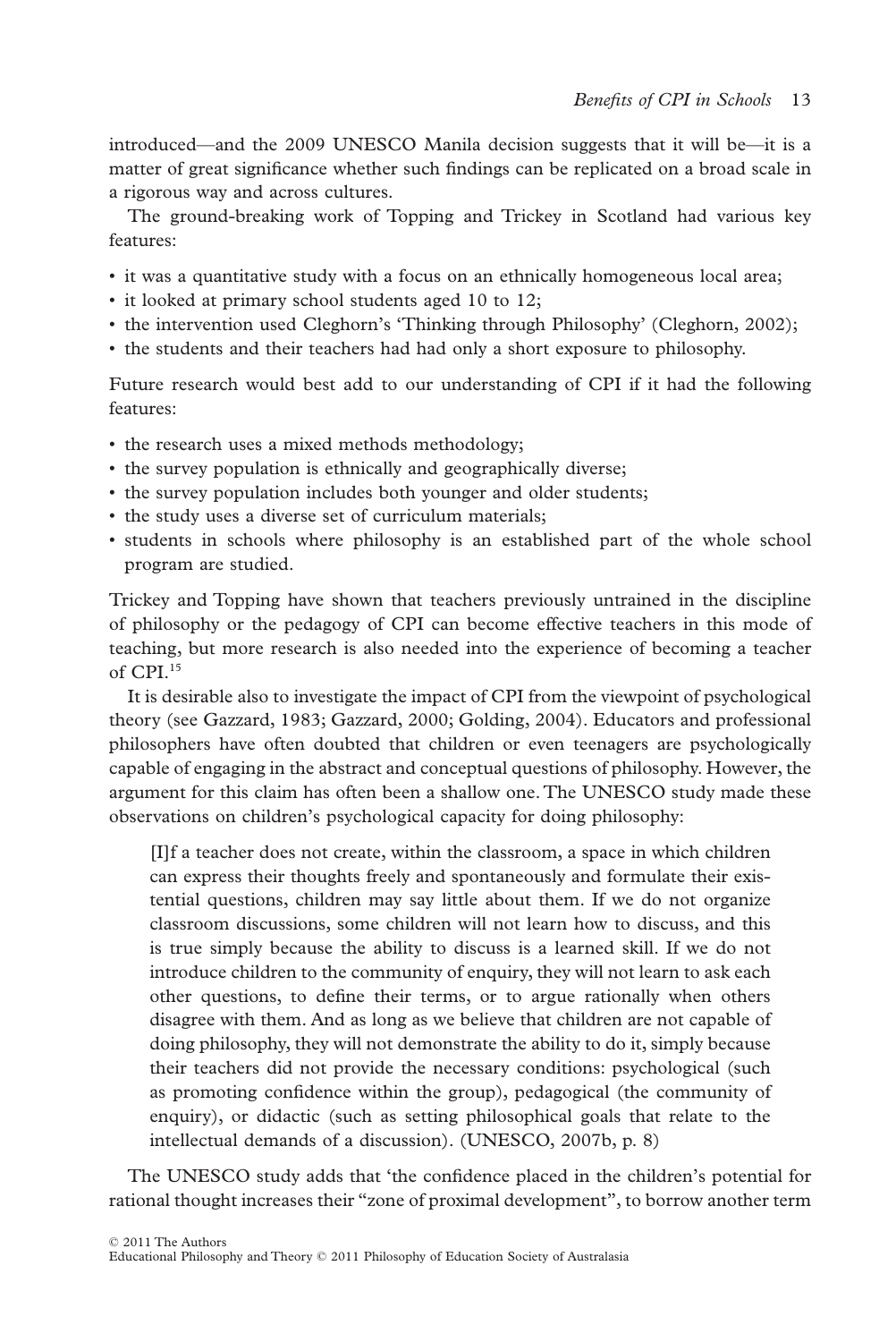from the Russian psychologist Lev Vygotsky' (UNESCO, 2007b, p. 8). Vygotsky is an important influence on advocates for CPI.They contend that the beneficial cognitive and social effects of the CPI pedagogy can best be explained through an understanding of Vygotskian shared learning, in particular throughVygotsky's notion of the internalisation of shared thinking whereby participants' experience at the inter-personal level in group work is internalised by individuals and integrated into their intra-personal thinking processes (Vygotsky, 1962, 1978; Splitter & Sharp, 1995; Sutcliffe, 2003; Lim, 2004; Reznitskaya, 2005; Cam, 2006a). By emphasising the classroom as an inclusive cooperative community in which students learn to think for themselves through intellectual and social interaction with both the teacher and peers, learning becomes a continuous reconstruction of experience and leads to the development of dispositions and capacities (as opposed to an emphasis on the learning of skills or the construction of knowledge). Reznitskaya argues that a social learning perspective represented by CPI helps to explain the acquisition of what she calls argument schemas—abstract knowledge structures that underpin our ability to engage in social argumentation. She notes, following Vygotsky and George Herbert Mead, that 'argument schemas are developed through socialization into argumentative discourse' and that 'the richer and more stimulating the experience, the more refined and complete the argument schema' (Reznitskaya, 2008).<sup>16</sup>

#### **Conclusion**

Collaborative philosophical inquiry is a pedagogy which—the research literature shows brings improved reading, writing, maths, science and problem-solving skills. In addition, it brings important social benefits. In particular, the work of Trickey and Topping is now an international benchmark for evidence on the impact of teaching school children to think together and to think better. And findings such as those surveyed here seem to justify important changes in national education policies. As they observe:

Unlike many educational methods, P4C has relatively good quality and quantity of evidence for effectiveness.This has implications for action in policy and practice at the level of the individual teacher, the school development plan, local educational authority prioritization, and leadership from national government. However, in the strategic allocation of scarce resources, the question of cost-effectiveness is also pertinent. (Trickey & Topping, 2004, p. 377; see also Haynes, 2002)

Undoubtedly, the addition of philosophy enriches the curriculum, with its distinctive questions and intellectual strategies.The main objections to this addition are likely to be the claim that cognitive norms and skills are already adequately taught in the current curriculum disciplines, especially in English, mathematics, science, society and environment; and the old chestnut of the crowded curriculum, or 'what do we throw out to allow this new stuff in?'The first objection is not a good argument as it stands: all that follows is that philosophy might be taught alongside these other disciplines, since it too teaches thinking skills. The 'crowded curriculum' objection carries little force because: if this position were adopted consistently there would be no change in education; CPI is an approach that can be used within any of the disciplines currently taught; CPI improves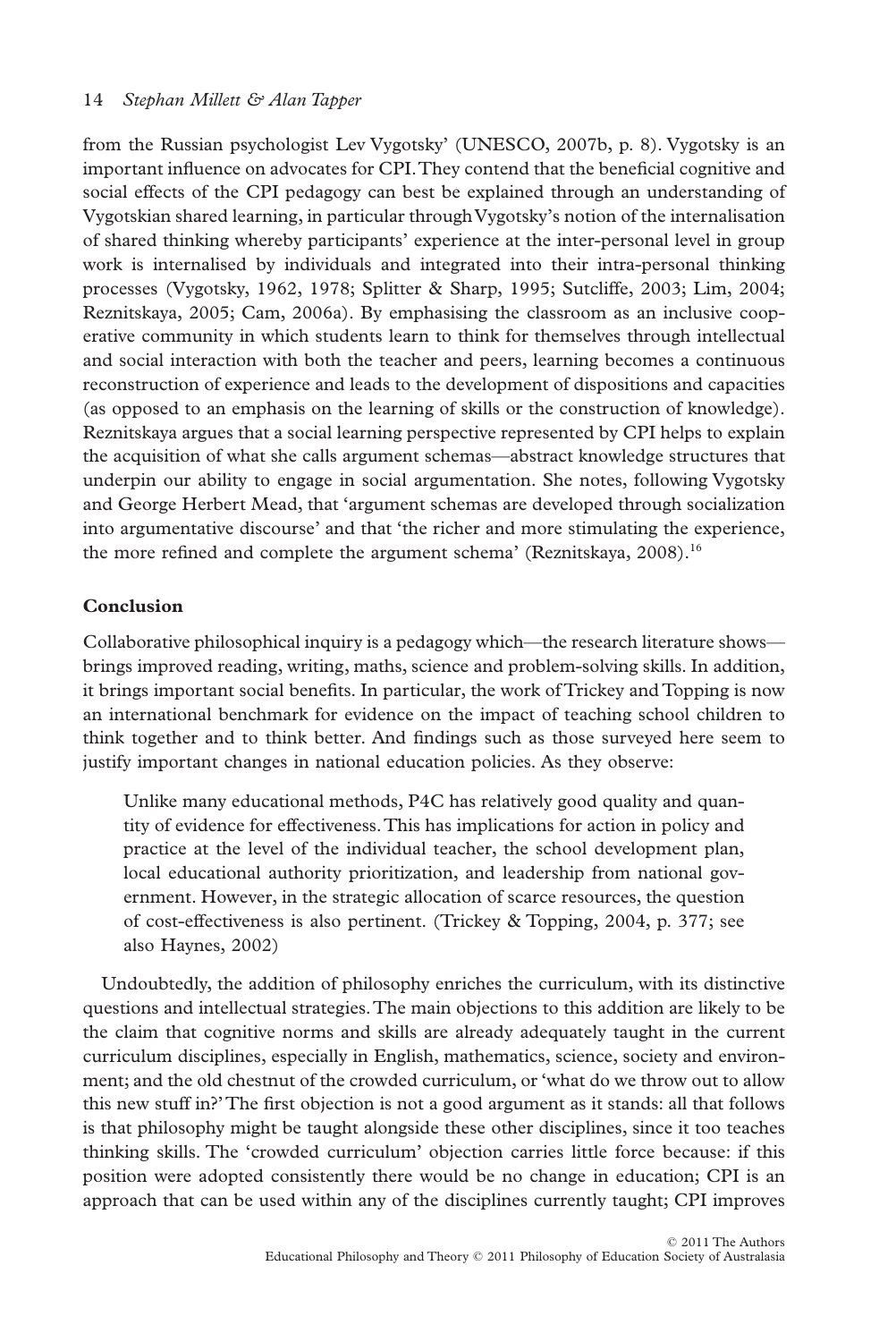effective learning in other school subjects; and if the curriculum is thought to be overloaded, then the best strategy is to prioritise those pedagogies that best achieve the aims of schooling. The research evidence suggests that CPI is a most efficient and effective strategy for cognitive advancement, so CPI has a good case to rank highly in this prioritisation.

CPI has the advantage that it is a low-cost easy-to-implement pedagogy. It is also, as Will Ord has observed, a pedagogy that 'both teachers and pupils really enjoy—it's challenging, meaningful, and allows for failure to be framed (properly) as an integral part of learning'.17 However, one important obstacle to its introduction is the lack of appropriate teacher training and teaching resources. The research evidence strongly supports at least the inclusion of the pedagogy of philosophical community of inquiry in the pre-service training of teachers.18 It also provides a strong argument for widespread in-service training in CPI, the creation of thinking syllabi, and the production of a wider range of context-appropriate curriculum support materials.<sup>19</sup> The case for the introduction of philosophy into all levels of schooling can be further strengthened by evidence that it can be integrated with the literacy curriculum and/or other curriculum areas.<sup>20</sup>

Changing education to make collaborative philosophical inquiry a priority cannot be achieved quickly or easily, and much work will need to be done on many levels. Nevertheless, there are good grounds to support this as a long-term policy direction. In a recent wide-ranging discussion of the contemporary school curriculum, Howard Gardner has observed (Gardner, 2004): 'How best to begin to introduce rigorous multiperspective thinking into our classrooms is a challenge that we have only begun to confront'. He considers that 'the 'theory of knowledge' course required of students in the International Baccalaureate' is one way to achieve this. Collaborative philosophical inquiry is surely another way. Gardner also emphasises the importance of 'Knowledge of and ability to interact civilly and productively with individuals from quite different cultural backgrounds—both within one's own society and across the planet'. Again, there is good evidence that collaborative philosophical inquiry promotes civil and productive interaction. Education policy-makers need now to pay careful attention to collaborative philosophical inquiry as a demonstrably effective pedagogy and to seek ways to investigate further its claim to a place in the curriculum.

#### **Notes**

- 1. Gregory (2007b) provides a valuable bibliography of the extensive English-language literature on philosophy in schools.
- 2. For example, Scruton, 1996; Blackburn, 1999; Cohen, 1999; de Botton, 2001; Fearn, 2002, 2005; Solomon, 2003; Phillips, 2005a, 2005b; Law, 2007. This publishing trend arguably began with Gaarder's *Sophie's World* (1995), which sold 30 million copies in over 50 languages.
- 3. We are following the example set by Trickey & Topping, 2006. Others prefer to talk of 'philosophy with children' (PwC). Still others speak of 'philosophy in schools'. As Gregory 2007b observes, 'no theoretical or practical differences distinguish these programs from each other'. See also Golding, 2006.
- 4. See the ICPIC website, 〈http://www.icpic.org/〉.
- 5. Until recently Australian schools have chosen not to include philosophy in the standard curriculum (see Wilks, 2005; Cam, 2006a; Millett in UNESCO, 2007a pp. 84–87; Millett,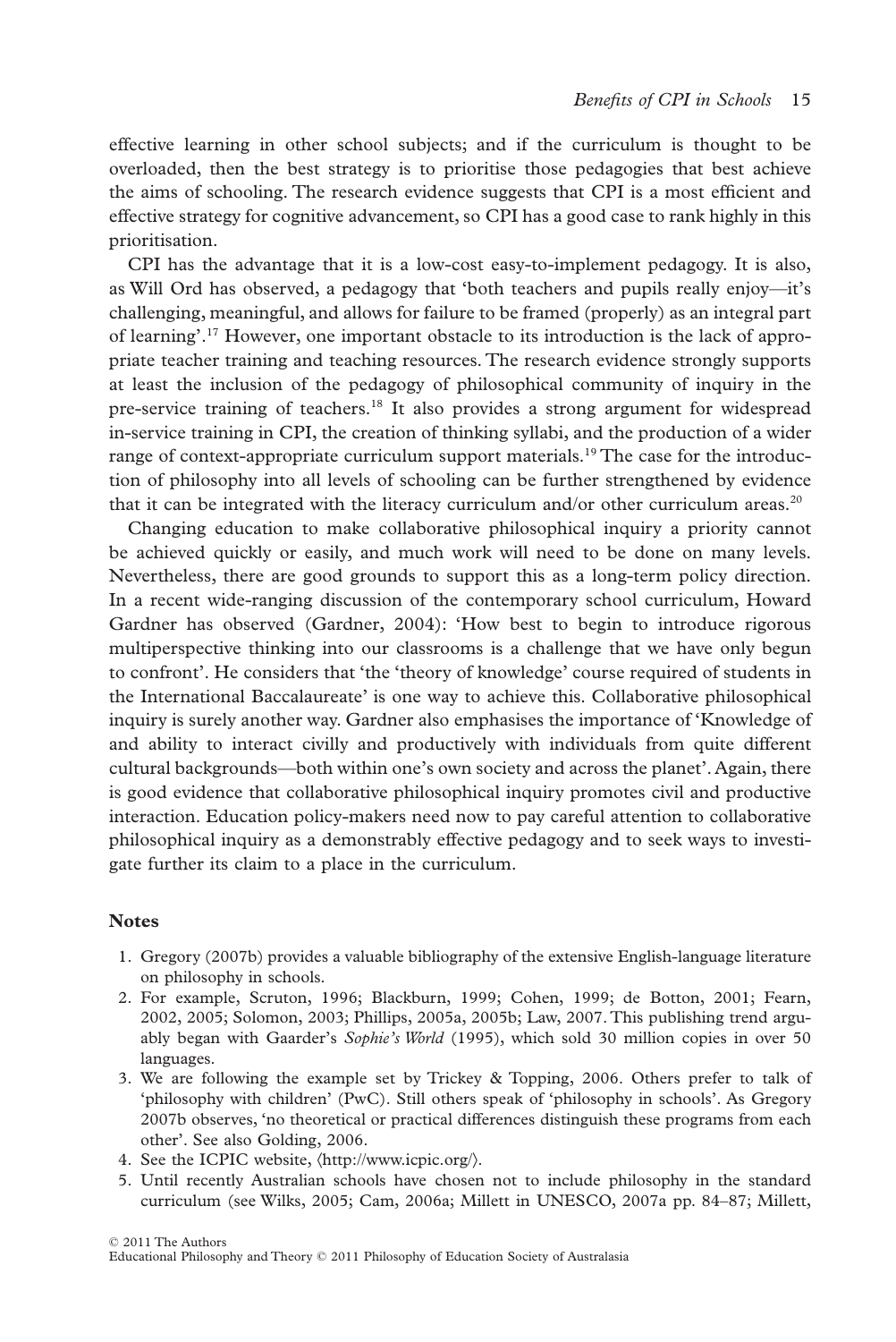2008, 2009), and even now philosophy is usually included only in the final years of the secondary school curriculum and then not in all states.

- 6. Perhaps the best introduction to the theory of CPI, and to the 'community of inquiry' method as a classroom practice, is Splitter & Sharp, 1995. See also Sharp, 1987, 1991; Haynes, 1997; Sprod, 2001; Fisher, 2003; Splitter, 2003; Gregory, 2004, 2007a; Burgh, Field & Freakley, 2006; Roemischer, 2006.
- 7. Another, less influential stream comes from the German mathematician and philosopher, Leonard Nelson (1882–1927), who developed a pedagogy of 'Socratic dialogue' (Nelson, 1965). See also UNESCO, 2009a, p. 162, for a summary: 'The Socratic Dialogue is a philosophical practice for everyone, in which a small group of people led by a rigorous facilitator carry on a dialogue over many hours in order to get to the bottom of some fundamental question of general interest and find an answer.The question at the centre of the dialogue is not handled in the abstract, but must apply to the actual experience of one or more of the participants, a particular experience which has been selected by the group and is accessible to all'. Saran & Neisser, 2004, provide an up-to-date introduction to this approach, which seems broadly similar to the P4C tradition of Lipman.
- 8. Thanks to Alison Freeman for providing this.
- 9. For example, taking just Australian studies: Wilks, 1992; Haynes, 1993; Sprod, 1992, 1995, 1997; Splitter & Sharp, 1995; Cam, 1999; Imbrosciano, 1997; Haynes, 1998; Knight & Collins, 2000; Millett & Kay, 2001; Hinton, 2003a, 2003b; Bleazby, 2004; Collins, 2005; Burgh, Field & Freakley, 2006; Millett & Flanagan, 2007. See also Morehouse, 1995; Lim, 1998.
- 10. See Tapper, 2007, on reasoning and inference. One good test of whether thinking is taught is whether students understand the idea of an inference. Nel Noddings comments on American education that 'The neglect of critical thinking is not limited to poor urban and rural schools. It is pervasive ... .The neglect of topics that call forth critical and reflective thinking pervades our system of education' (Noddings, 2006, p. 2). Although CPI (P4C) was first developed in the US by Lipman, American schools have very largely failed to follow his lead and philosophy plays little part in American schooling. 'Philosophy courses are offered in some secondary schools in the United States, although they are not prescribed by the national school system. They are in fact complementary courses left to the initiative of each academic establishment, or to the good intentions of a few teachers' (UNESCO, 2007b, p. 77). In a critique of British schooling, Stephen Law argues strongly in favour of 'a syllabus that includes periods in which open, philosophical discussion of important moral, cultural, political and religious question[s] takes place'. His argument rests in part on the demonstrated social benefits of CPI (Law, 2006, p. 166; see also pp. 36–39).
- 11. Millett (2008) has used the analogy of a pizza base to describe philosophy. The base can take many different toppings and the pizza can be taken away and consumed in many different settings: that is, philosophy through CPI provides transferable cognitive tools. Without the base, any tools taught tend to be disconnected and transferability is more difficult.
- 12. See Trickey & Topping*,* 2004, 2006, 2007*;* Topping & Trickey, 2007a, 2007b, 2007c.
- 13. For a valuable Scottish study of values in primary schooling see Powney *et al*., 1995. Knight and Collins note that subsequent to the Adelaide Declaration, Australian governmental advisory committees 'pointed to what they see as a "values vacuum" in our schools' (Knight & Collins, 2006, p. 33), and that in 2002 a large-scale study was initiated which informed 'the development of a framework and set of principles' for the nation. The study identified two main approaches to values education: character education, in which societal values are taught overtly, and a 'development of moral reasoning' approach (DEST, 2006; cited in Knight & Collins, 2006, p. 33). The study indicated that these could be synthesised, but also identified a set of nine 'Common Australian Values', which were to be taught in Australian schools.
- 14. See for example Sharp, 1991; Cam, 1994, 2003b; Lipman, 1988b, 1995; Splitter & Sharp, 1995; Haynes, 1998; Burgh & Freakley, 2000; Sprod, 2001; Russell, 2002; Fisher, 2003; Hinton, 2003b; Burgh, Field & Freakley, 2006; De La Garza, 2006; Glaser, 2007.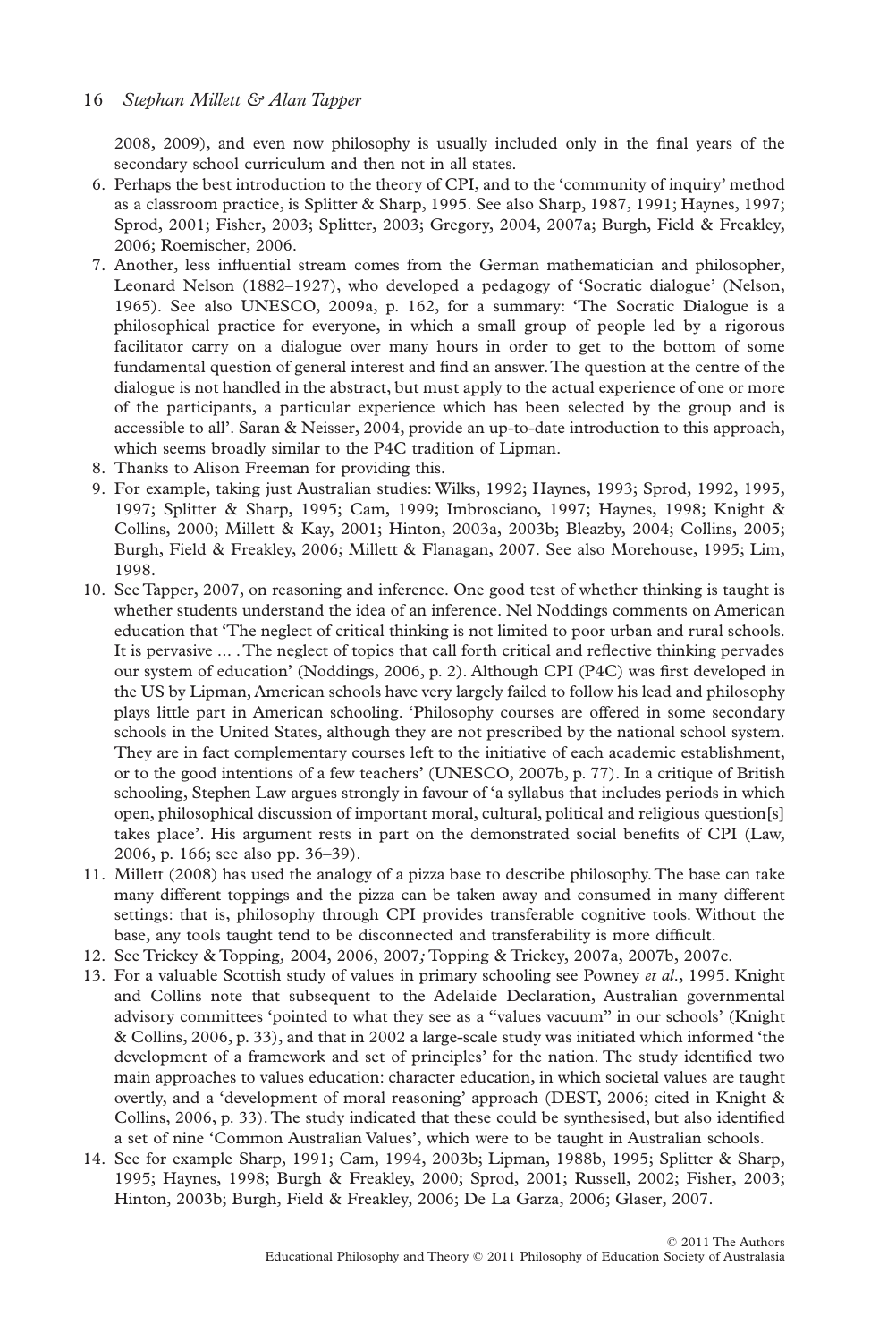- 15. This is the subject of current doctoral research at the University of Queensland by Rosie Scholl ('Transforming Pedagogy through Philosophy for Children'). See Scholl, Nichols & Burgh, 2009.
- 16. Reznitskaya's notion of an argument schema follows schema-theoretic views of cognition, the classic example of which is Schank and Abelson's 1977 description of a 'restaurant schema', an abstraction of multiple experiences of eating out that 'contains such elements as ordering, eating, and paying for food'.
- 17. Personal communication. Will Ord is a former Chair of SAPERE.
- 18. For some discussion of the issues, see Splitter, 2006; Roberts, 2006; and Echeverra, 2006.
- 19. For British examples, see Cleghorn, 2002; Fisher, 2003, 2005; Weate, 1998; Law, 2003a, 2003b, 2004a, 2004b. For American examples, see Lipman, 1974, 1976, 1978, 1980, 1981, 1986, 1988a; Sharp, 2000. For Australian examples, see Cam, 1995, 2003b, 2006b; Golding, 2002; Millett & Tapper, 2007, 2008a, 2008b. See also Mark and Eunice Nowacki's innovative LogicMills program as an adaptation to the cultural context of Singapore (〈http://www. logicmills.com/); results of a research study of their program will be reported in the near future.
- 20. For an example of such integration, see Knight & Collins, 2000; see also Burgh & O'Brien, 2002.

#### **References**

- Australian Bureau of Statistics (ABS) (2006) *Adult Literacy and Life Skills Survey*. Cat. No. 4228.0. http://www.abs.gov.au/ausstats/abs@.nsf/mf/4228.0
- Blackburn, S. (1999) *Think. A compelling introduction to philosophy* (Oxford, Oxford University Press).
- Bleazby, J. (2004) Practicality and Philosophy for Children, *Critical and Creative Thinking*, 12:2, pp. 33–42.
- Bleazby, J. (2009) Overcoming Relativism and Absolutism: Dewey's ideals of truth and meaning in philosophy for children, *Educational Philosophy and Theory*, pp. 1–14.
- Bono, E. de (1994) *Parallel Thinking: From Socratic thinking to de Bono thinking* (Melbourne, Penguin).
- Botton, A. de. (2001) *The Consolations of Philosophy* (New York, Vintage).
- Burgh, G., Field, T. & Freakley, M. (2006) *Ethics and the Community of Inquiry: Education for deliberative democracy* (Melbourne, Thompson Social Science Press).
- Burgh, G. & Freakley, M. (2000) *Engaging with Ethics: Ethical inquiry for teachers* (Katoomba, NSW, Social Science Press).
- Burgh, G. & O'Brien, M. (2002) Philosophy and Education: Integrating curriculum, teaching and learning, *Critical & Creative Thinking*, 10:1, pp. 45–58.
- Cairns, J., Gardner, R. & Lawton, D. (eds) (2000) *Values and the Curriculum* (London & Portland, OR, Woburn Press).
- Cam, P. (1994) A Philosophical Approach to Moral Education, *Critical and Creative Thinking*, 2:2, pp. 19–26.
- Cam, P. (1995) *Thinking Together: Philosophical Inquiry in the Classroom* (Sydney, Hale & Iremonger).
- Cam, P. (1999) Making Philosophy Matter, in: P. Cam, *et al*. (eds), *Philosophy, Culture and Education* (Seoul, UNESCO), pp. 3–15.
- Cam, P. (2003a) *Philosophy, Democracy and Education* (Seoul, UNESCO).
- Cam, P. (2003b) The Question Quadrant, *Critical and Creative Thinking*, 11:2, pp. 61–64.
- Cam, P. (2006a) Philosophy and the School Curriculum: Some general remarks, *Critical and Creative Thinking*, 14:1, pp. 35–51.
- Cam, P. (2006b) *Twenty Thinking Tools: Collaborative inquiry for the classroom* (Melbourne, ACER Press).

© 2011 The Authors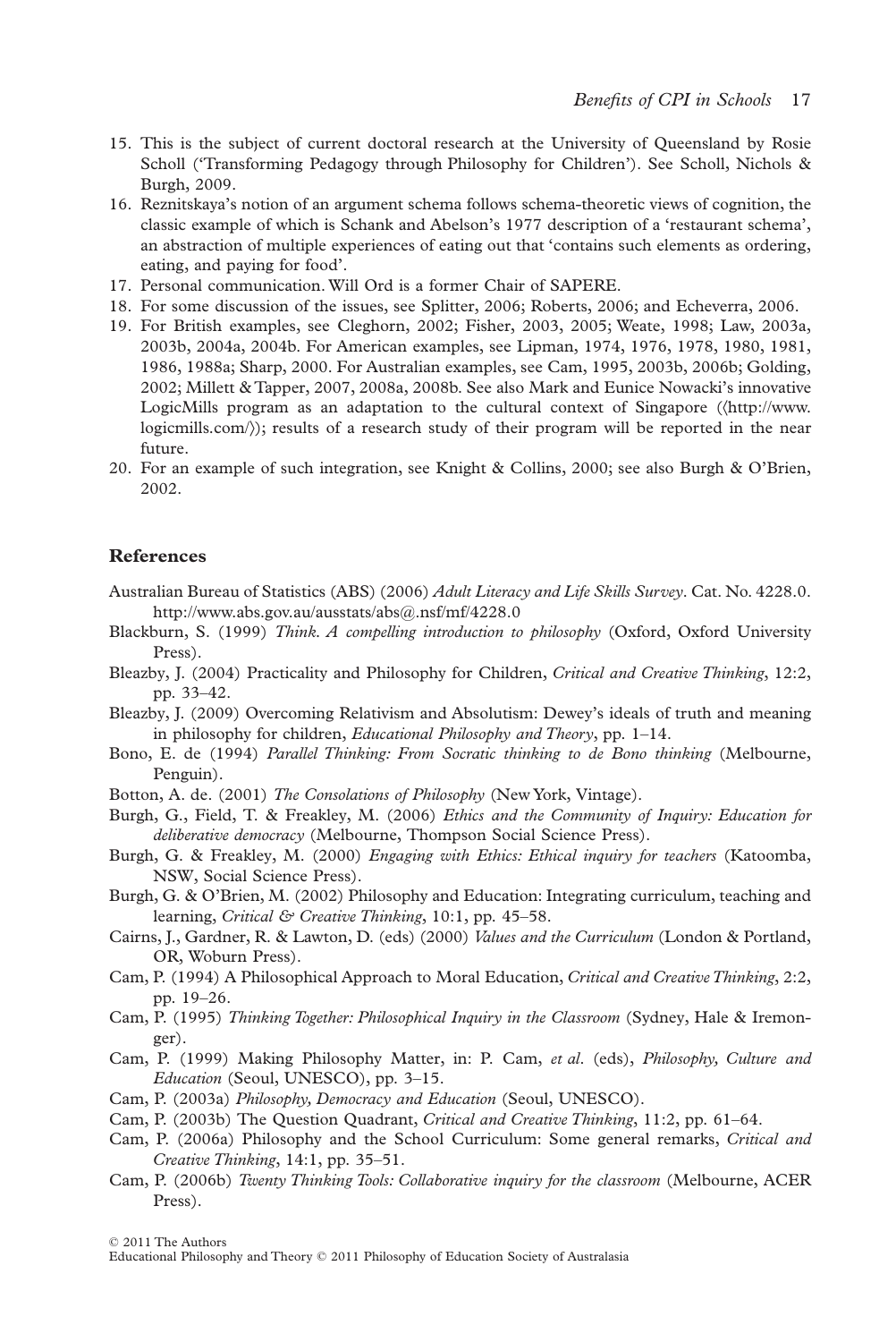- Carr, D. & Steutel, J. (eds) (1999) *Virtue Ethics and Moral Education* (London & New York, Routledge).
- Cleghorn, P. (2002) *Thinking through Philosophy. A programme in thinking skills and emotional intelligence* (Blackburn, Education Printing Services).
- Cohen, M. (1999) *101 Philosophy Problems* (London, Routledge).
- Collins, C. (2005) Education for a Just Democracy: The role of ethical inquiry, Doctoral Thesis, University of South Australia, Adelaide.
- Commonwealth of Australia (2008) At the Heart of What We Do: Values education at the centre of *schooling—*The Final Report of the Values Education Good Practice Schools Project—Stage 2 (Carlton South, Curriculum Corporation).
- Daniel, M-F. & Auriac, E. (2009) Philosophy, Critical Thinking, and Philosophy for Children, *Educational Philosophy and Theory*, pp. 1–21. doi: 10.1111/j.1469-5812.2008.00483.x
- Darling, L. (2002) The Essential Moral Dimensions of Citizenship Education: What should we teach? *Journal of Educational Thought*, 36:3, pp. 229–249.
- De La Garza, T. (2006) Education for Justice, *Thinking.The Journal of Philosophy for Children*, 18:2, pp. 12–18.
- Department of Education Science and Training (DEST) (2006) *Values Education for Australian Schooling*. Australia: http://www.valueseduction.edu.au/values/
- Dewey, J. (1938) *Logic:The theory of inquiry* (New York, Henry Holt and Company).
- Dewey, J. (1997) *HowWe Think* (Mineola, NY, Dover Publications).
- Dewey, J. (2004) *Democracy and Education* (Mineola, NY, Dover Publications).
- Echeverra, E. (2006) Teacher Education in Philosophy for Children, *Thinking. The Journal of Philosophy for Children*, 18:2, pp. 19–23.
- Fearn, N. (2002) *Zeno and the Tortoise: How to think like a philosopher* (London, Grove/Atlantic Press).
- Fearn, N. (2005) *Philosophy:The latest answers to the oldest questions* (London, Atlantic Books).
- Fisher, R. (2003) *Teaching Thinking: Philosophical enquiry in the classroom*, 2nd edn. (London, Continuum).
- Fisher, R. (2005) *Unlocking Creativity: A teacher's guide to creativity across the curriculum*, 2nd edn. (London, Continuum).
- Gaarder, J. (1995) *Sophie'sWorld: A novel about the history of philosophy* (London, Phoenix House).
- Garcia-Moriyon, F., Robello, I. & Colom, R. (2005) Evaluating Philosophy for Children: A meta-analysis, *Thinking.The Journal of Philosophy for Children*, 17:4, pp. 14–22.
- Gardner, H. (2004) How Education Changes: Considerations of history, science and values, in: M. Suarez-Orozco & D. Qin-Hilliard (eds), *Globalization: Culture and Education in the New Millennium* (Berkeley: University of California Press), pp. 235–56.
- Gazzard, A. (1983) Philosophy for Children and the Piagetian Framework, *Thinking.The Journal of Philosophy for Children*, 5:1, pp. 10–13.
- Gazzard, A. (2000) What Does Philosophy for Children have to do with Emotional Intelligence? *Thinking.The Journal of Philosophy for Children*, 15:1, pp. 39–45.
- Glaser, J. (2007) Educating for Citizenship and Social Justice, in: D. Camhy (ed.), *Philosophical Foundations of Innovative Learning* (St. Augustin bei Bonn, Academia Verlag), pp. 16–25.
- Golding, C. (2002) *Connecting Concepts:Thinking Activities for Students* (Melbourne, ACER Press).
- Golding, C. (2004) Philosophy for Children and Multiple Intelligences, *Critical and Creative Thinking*, 12:1, pp. 16–31.
- Golding, C. (2006) What is Philosophy in Schools? *Critical and Creative Thinking*, 14:1, pp. 1–21.
- Gregory, M. (2004) Constructivism, Standards, and the Classroom Community of Inquiry, *Educational Theory*, 52:4, pp. 397–408.
- Gregory, M. (2007a) A Framework for Facilitating Classroom Dialogue, *Teaching Philosophy*, 30:1, pp. 59–84.
- Gregory, M. (2007b) Thirty Years of Philosophical and Empirical Research in Philosophy for Children: An overview, *Diotime: Revue Internationale de Didactique de la Philosophie*, No. 34 (www.crdp-montpellier.fr/ressources/agora/D034017A.HTM).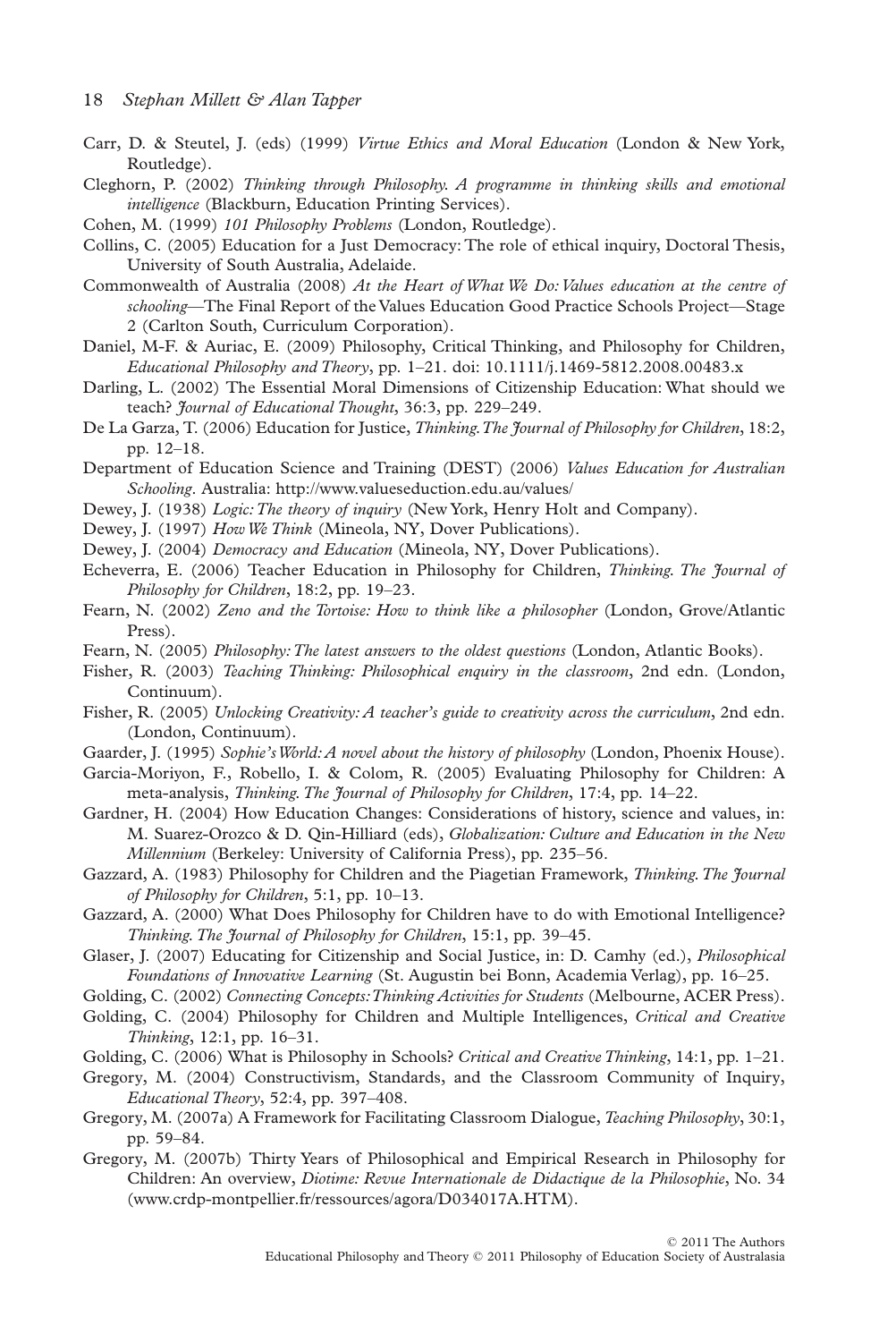- Haynes, B. (2002) *Australian Education Policy: An introduction to critical thinking for teachers and parents*, 2nd edn. (Wentworth Falls, NSW, Social Science Press).
- Haynes, F. (1993) Teaching Children to Think for Themselves, *Critical and Creative Thinking*, 1:1, pp. 23–27.
- Haynes, F. (1997) Teaching to Think, *Australian Journal of Teacher Education*, 22:1, pp. 1– 22.
- Haynes, F. (1998) *The Ethical School* (New York & London, Routledge).
- Haynes, J. (2001) *Children as Philosophers* (London, Routledge Falmer).
- Higgins, S., Hall, E., Baumfield, V. & Moseley, D. (2005) *A Meta-analysis of the Impact of the Implementation of Thinking Skills Approaches on Pupils*, Research Evidence in Education Library. London, EPPI-Centre, Social Science Research Unit, Institute of Education, University of London. http://eppi.ioe.ac.uk/cms/Default.aspx?tabid=338.
- Hill, B. (1991) *Values Education in Australian Schools*, Australian Education Review No. 32 (Hawthorn, ACER).
- Hinton, L. (2003a) Productive Pedagogies: The links between new basics and philosophy in schools, *Critical and Creative Thinking*, 11:1, pp. 24–30.
- Hinton, L. (2003b) Reinventing a School, *Critical and Creative Thinking*, 11:2, pp. 47–60.
- Imbrosciano, A. (1997) Philosophy and Student Academic Performance, *Critical and Creative Thinking*, 5:1, pp. 35–41.
- Kitchener, R. (1990) Do Children Think Philosophically? *Metaphilosophy*, 21:4, pp. 427–428.
- Knight, S. & Collins, C. (2000) The Curriculum Transformed: Philosophy embedded in the learning areas, *Critical and Creative Thinking*, 8:1, pp. 8–14.
- Knight, S. & Collins, C. (2006) The Australian Values Education Framework: No justification required? *Critical and Creative Thinking*, 14:2, pp. 32–49.
- Law, S. (2003a) *The Philosophy Gym. 25 short adventures in thinking* (London, Orion).
- Law, S. (2003b) *The Outer Limits: More mysteries from the philosophy files* (London, Orion).
- Law, S. (2004a) *The Philosophy Files* (London, Orion).
- Law, S. (2004b) *Philosophy Rocks!* London, Orion).
- Law, S. (2006) *TheWar for Children's Minds* (London, Routledge).
- Law, S. (2007) *Philosophy* (London, Dorling Kindersley).
- Lim, T. K. (1998) How to Evaluate Philosophy for Children, *Critical and Creative Thinking*, 6:1, pp. 21–27.
- Lim, T. K. (2004) Piaget,Vygotsky and the Philosophy for Children Program, *Critical and Creative Thinking*, 12:1, pp. 12:1.
- Lipman, M. (1974) *Harry Stottlemeier's Discovery* (Montclair, NJ, IAPC) (2nd edn. 1980).
- Lipman, M. (1976) *Lisa* (Montclair, NJ, IAPC).
- Lipman, M. (1978) *Suki* (Montclair, NJ, IAPC).
- Lipman, M. (1980) *Mark* (Montclair, NJ, IAPC).
- Lipman, M. (1981) *Pixie* (Montclair, NJ, IAPC).
- Lipman, M. (1986) *Kio and Gus*, 2nd edn. (Montclair, NJ, IAPC).
- Lipman, M. (1988a) *Elfie* (Montclair, NJ, IAPC).
- Lipman, M. (1988b) *Philosophy Goes to School* (Philadelphia, PA, Temple University Press).
- Lipman, M. (1991) *Thinking in Education* (Cambridge, MA, Cambridge University Press); 2nd ed., 2003 (Cambridge, Cambridge University Press).
- Lipman, M. (ed.) (1993) *Thinking Children and Education* (Dubuque, OH, Kendall/Hunt Publishing Company).
- Lipman, M. (1995) Caring as Thinking, *Inquiry: Critical thinking across the disciplines*, 15:1, pp. 1–13.
- Lipman, M. (1996) *Natasha:Vygotskian dialogues* (New York, Teachers College Press).
- Lipman, M. (2004) Philosophy for Children's Debt to Dewey, *Critical and Creative Thinking*, 12:1, pp. 1–8.
- Lipman, M., Sharp, A. & Oscanyan, F. (1980) *Philosophy in the Classroom* (Philadelphia, PA, Temple University Press).

© 2011 The Authors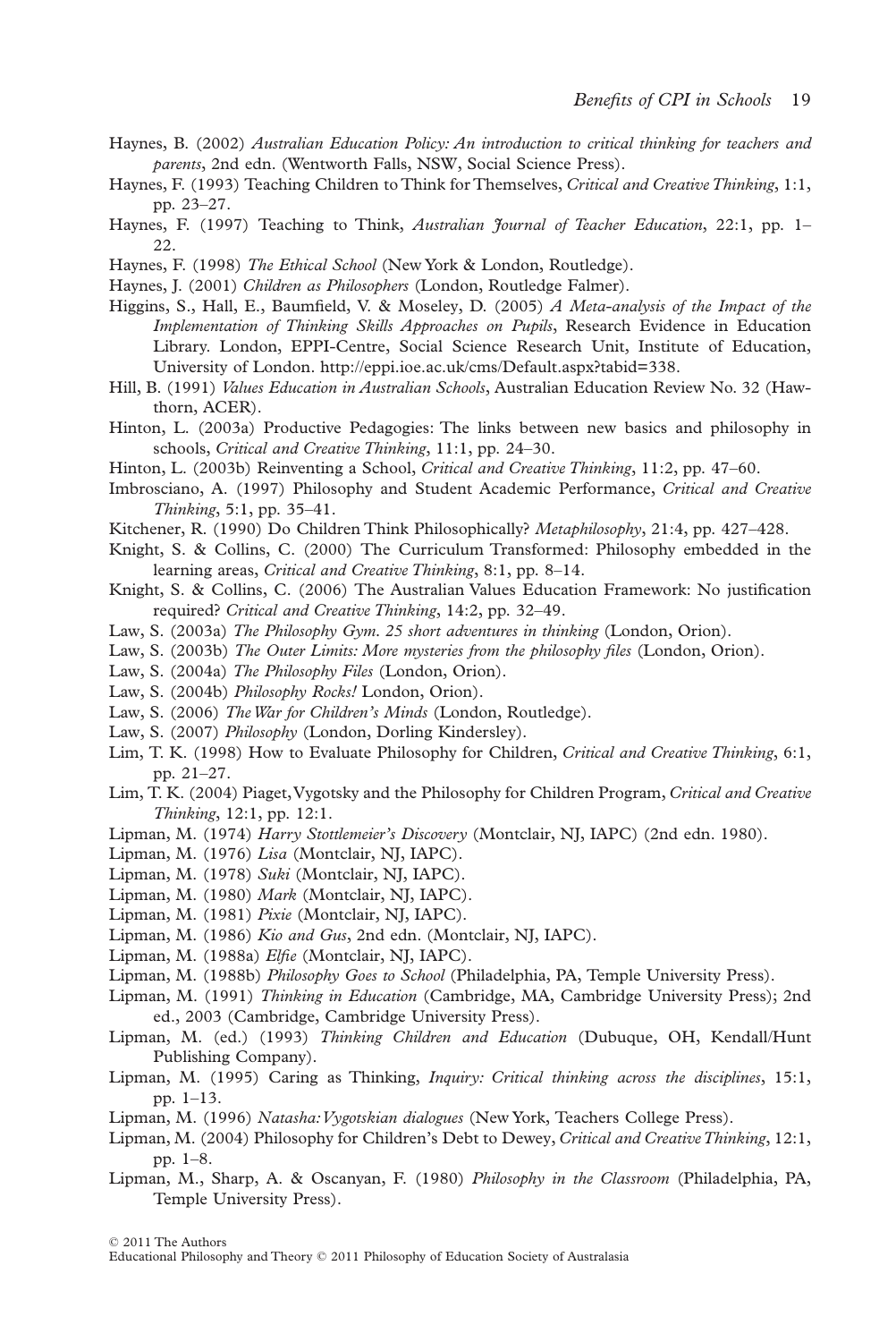- Lipman, M. & Sharp, A. (eds) (1994) *Growing Up with Philosophy* (Dubuque, OH, Kendall/Hunt Publishing Company).
- Lovat, T. & Schofield, N. (1998) Values Formation in Citizenship Education: A proposition and an empirical study, *Unicorn*, 24:1, pp. 46–54.
- Matthews, G. (1984) *Dialogues with Children* (Cambridge, MA, Harvard University Press).
- Matthews, G. (1994) *The Philosophy of Childhood* (Cambridge, MA, Harvard University Press).
- Millett, S. (2008) Coming In from the Margins: Teaching philosophy in Australian schools, *Thinking.The Journal of Philosophy for Children*, 19:1, pp. 36–43.
- Millett, S. (2009) Philosophy in Australian Secondary Schools. Paper presented to the UNESCO High Level Regional Meeting on Philosophy in Schools. Manila. May (unpublished).
- Millett, S. & Flanagan, S. (2007) Philosophy in theTalentedYear 8 Classroom: Improving thinking (and a lot more) through philosophical inquiry, *TalentEd*, 25:1, pp. 1–10.
- Millett, S. & Kay, G. (2001) A Community of Inquiry Approach to Values Education in a Middle School for Boys, *Unicorn Online*.
- Millett, S. & Tapper, A. (2007) *Philosophy and Ethics.A Resource for Units 2A and 2B* (Perth, Impact Publishing).
- Millett, S. & Tapper, A. (2008a) *Philosophy and Ethics. A Resource for Units 1A and 1B* (Perth, Impact Publishing).
- Millett, S. & Tapper, A. (2008b) *Philosophy and Ethics. A Resource for Units 3A and 3B* (Perth, Impact Publishing).
- Ministerial Council on Education, Employment, Training andYouth Affairs (MCEETYA) (1999) *Adelaide Declaration on National Goals for Schooling in the Twenty First Century* (http:// www.mceecdya.edu.au/mceecdya/adelaide\_declaration\_1999\_text,28298.html, accessed 21 August 2009.)
- Ministerial Council on Education, Employment, Training andYouth Affairs (MCEETYA) (2008) Melbourne Declaration on Education Goals for Young Australians (http://www.mceecdya. edu.au/verve/\_resources/National\_Declaration\_on\_the\_Educational\_Goals\_for\_Young\_ Australians.pdf, accessed 21 August 2009.)
- Morehouse, R. (1995) Research in Philosophy for Children, *Critical and Creative Thinking* 3:2, pp. 74–82.
- Murris, K. (2000) Can Children do Philosophy? *Journal of Philosophy of Education*, 34:2, pp. 261–279.
- Nelson, L. (1965) *Socratic Dialogue and Critical Philosophy: Selected Essays* (New York, Dover Publications).
- Noddings, N. (2006) *Critical Lessons. What our schools should teach* (Cambridge, Cambridge University Press).
- Peters, R. S. (1966) *Ethics and Education* (London, George Allen & Unwin).
- Peters, R. S. (1981) *Moral Development and Moral Education* (London, George Allen & Unwin).
- Phillips, C. (2005a) *The Socrates Café. A fresh taste of philosophy* (New York, W. W. Norton).
- Phillips, C. (2005b) *Six Questions for Socrates: A modern day journey of discovery through world philosophy* (New York, W. W. Norton).
- Powney, J. et al. (1995) *Understanding Values Education in the Primary School*, The Scottish Council for Research in Education Research Report No 64.
- Pritchard, M. (1985) *Philosophical Adventures with Children* (Lanham, MD, University Press of America).
- Reznitskaya, A. (2005) Empirical Research in Philosophy for Children: Limitations and new directions, *Thinking.The Journal of Philosophy for Children*, 17:4, pp. 4–13.
- Reznitskaya, A. (2008) Philosophical Discussions in Elementary School Classrooms: Theory, pedagogy, research. Paper presented to the IAIE-IASCE Conference, Turin, Italy, January. www.iaie.org/download/turin\_paper\_reznitskaya.pdf. Accessed October 2009
- Roberts, A. (2006) The Effects of a Teacher Development Programme based on Philosophy for Children, Masters Thesis, University of the Western Cape.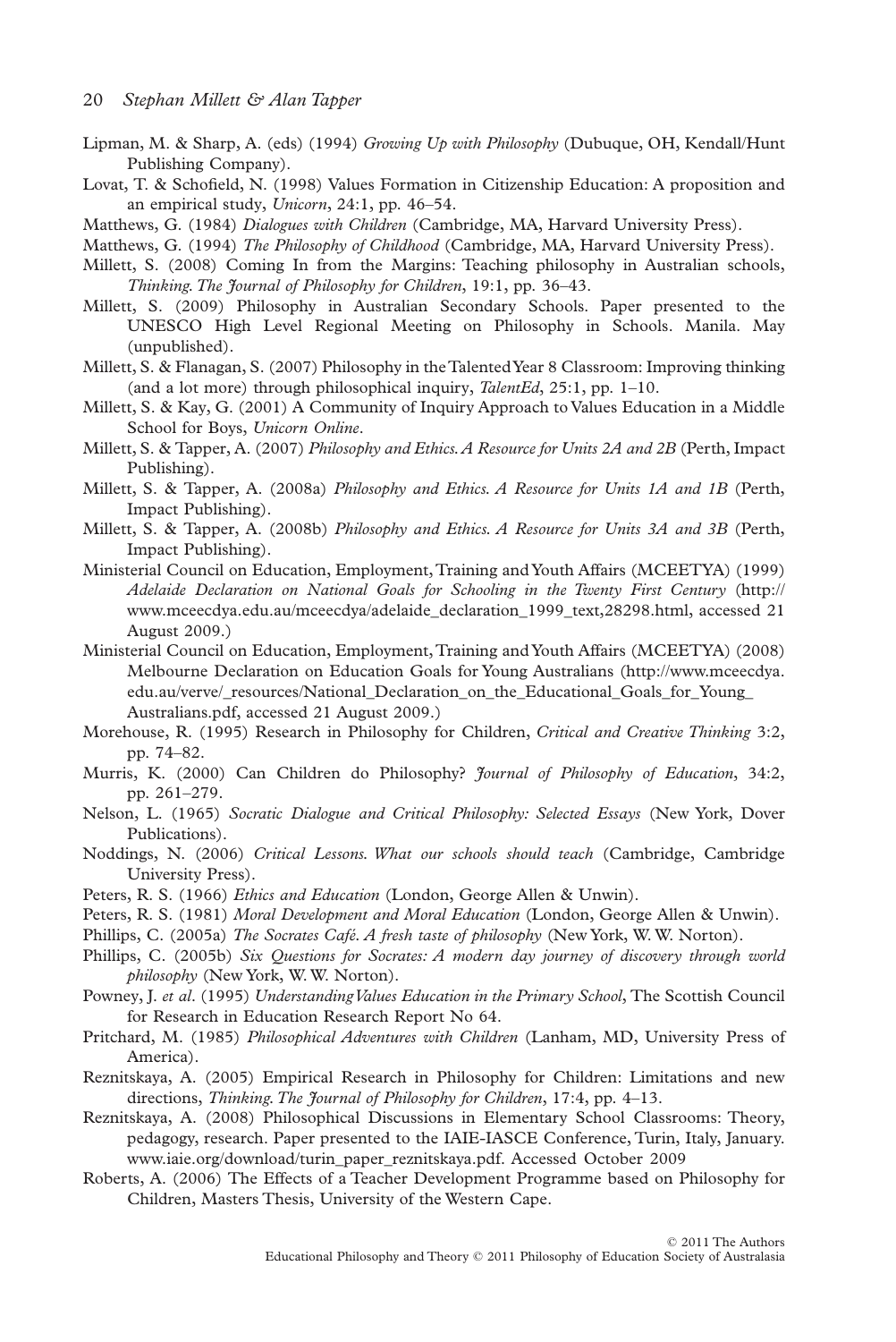- Roemischer, J. (2006) Teaching Social Studies through Dialogue and Dialectic: Restoring the practice of philosophical inquiry, *Thinking.The Journal of Philosophy for Children*, 18:2, pp. 35–42.
- Rosaen, C. (1988) *Interventions to Teach Thinking Skills: Investigating the Question of Transfer*, Elementary Subjects Center Series No. 6, Institute for Research on Teaching, Michigan State University (ERIC No. ED304678).
- Russell, J. (2002) Moral Consciousness in a Community of Inquiry, *Journal of Moral Education*, 31:2, pp. 141–153.
- Saran, R. & Neisser, B. (eds) (2004) *Enquiring Minds: Socratic dialogue in education*, (Stoke on Trent, Trentham Books).
- Scholl, R., Nichols, K. & Burgh, G. (2009) Philosophy for children: Towards pedagogical transformation. Refereed paper presented at 'Teacher education crossing borders: Cultures, contexts, communities and curriculum' the annual conference of the Australian Teacher Education Association, Albury, NSW. http://atea.edu.au/ConfPapers/2009/Refereed/ Scholl.pdf
- Scruton, R. (1996) *Philosophy: Principles and problems* (London, Continuum).
- Schank, R. & Abelson, R. (1977) *Scripts, Plans, Goals and Understanding* (Hillsdale, NJ, Erlbaum).
- Schleifer, M. & Courtemanche, L. (1996) The Effect of Philosophy for Children on Language Ability, *Thinking.The Journal of Philosophy for Children*, 12:4, pp. 31–32.
- Shanmugaratnam, T. (2006) Opening Address, in: H.W. Kam (ed.), *Philosophy in Schools: Developing a community of inquiry*, Report on the Proceedings of the Conference (Singapore, Singapore Teachers' Union), pp. 15–16.
- Sharp, A. M. (1987) What is a 'Community of Inquiry'? *Journal of Moral Education*, 16:1, pp. 37–45.
- Sharp, A. M. (1991) Community of Inquiry: Education for democracy, *Thinking. The Journal of Philosophy for Children*, 9:2, pp. 31–37.
- Sharp, A. M. (2000) *The Doll Hospital* (Melbourne, ACER Press).
- Sharp, A. M. & Reed, R. (1992) *Studies in Philosophy for Children: Harry Stottlemeier's Discovery* (Philadelphia, PA, Temple University Press).
- Solomon, R. (2003) *The Joy of Philosophy* (New York, Oxford University Press).
- Splitter, L. & Sharp, A. M. (1995) *Teaching for Better Thinking* (Melbourne, ACER Press).
- Splitter, L. J. (2003) Transforming How Teachers Teach and Students Learn, *Critical and Creative Thinking*, 11:2, pp. 40–56.
- Splitter, L. J. (2006) Training Teachers to Teach Philosophy for Children, *Critical and Creative Thinking*, 14:2, pp. 15–31.
- Sprod, T. (1992) Philosophy for Children and Literacy: The importance of dialogue, *Critical and Creative Thinking*, 1:1, pp. 45–50.
- Sprod, T. (1995) Cognitive Development, Philosophy, and Children's Literature, *Early Child Development and Care*, 107, pp. 23–33.
- Sprod, T. (1997) Improving Scientific Reasoning through Philosophy for Children: An empirical study, *Thinking*, 13:2, pp. 11–16.
- Sprod, T. (2001) *Philosophical Discussion in Moral Education: The community of ethical inquiry* (London, Routledge).
- Sutcliffe, R. (2003) Is Teaching Philosophy a High Road to Cognitive Enhancement? *Educational and Child Psychology*, 20:2, pp. 65–79.
- Tapper, A. (2007) 'But That Doesn't Follow!' The elusive inference in the classroom, Creative Engagements website, http://www.inter-disciplinary.net/at-the-interface/education/creativeengagements-thinking-with-children/project-archives/.
- Topping K. J. & Trickey, S. (2007a) Collaborative Philosophical Enquiry for School Children: Cognitive gains at two-year follow-up, *British Journal of Educational Psychology*, 77:4, pp. 787–796.
- Topping, K. J. & Trickey, S. (2007b) Impact of Philosophical Enquiry on School Students' Interactive Behaviour, *Thinking Skills and Creativity*, 2:2, pp. 73–84.

© 2011 The Authors